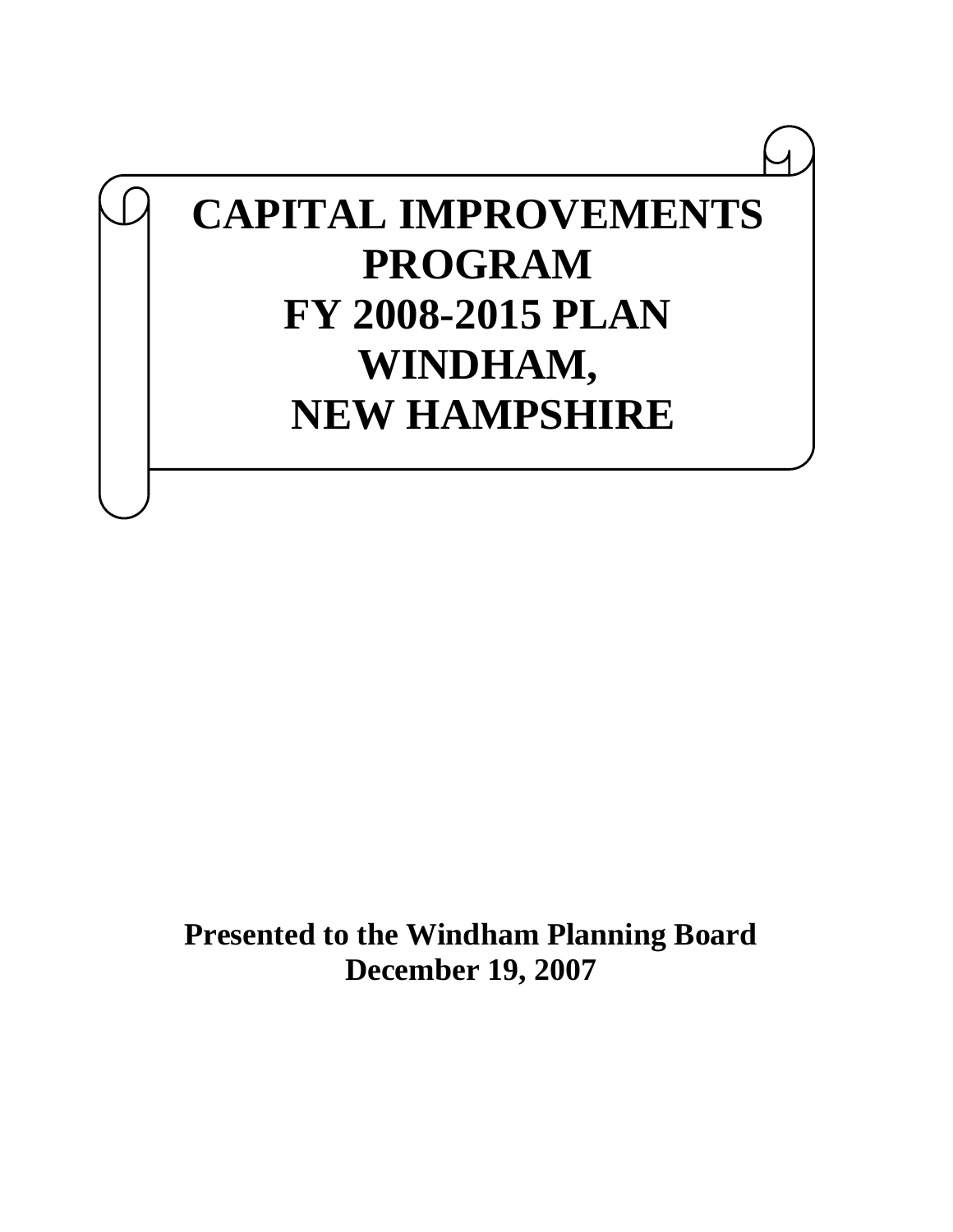**TABLE OF CONTENTS**

| <b>Section</b> | <b>Topic</b>   |                                                                    | <b>Page</b>    |  |  |  |  |  |  |  |  |
|----------------|----------------|--------------------------------------------------------------------|----------------|--|--|--|--|--|--|--|--|
| I.             |                | Introduction                                                       |                |  |  |  |  |  |  |  |  |
|                | A.             | The Capital Improvements Program:<br>Purpose and Description       | 3              |  |  |  |  |  |  |  |  |
|                | <b>B.</b>      | Advantages of a CIP                                                | $\overline{4}$ |  |  |  |  |  |  |  |  |
| П.             |                | Background: CIP 2007 Plan                                          |                |  |  |  |  |  |  |  |  |
|                | $\mathbf{A}$ . | Method of Classification and<br>Prioritization of Capital Projects | 4              |  |  |  |  |  |  |  |  |
|                | <b>B.</b>      | Year 2008 Available Capital Improvement Funds                      | 5              |  |  |  |  |  |  |  |  |
|                | C.             | Formula for future CIP Available                                   | 5              |  |  |  |  |  |  |  |  |
|                |                | <b>Funding Adjustments</b>                                         |                |  |  |  |  |  |  |  |  |
| Ш.             |                | CIP FY 2008Plan                                                    | 5              |  |  |  |  |  |  |  |  |
| IV.            |                | CIP FY 2008 - 2015 Appropriation Chart                             | 6              |  |  |  |  |  |  |  |  |
| V.             |                | <b>Fixed Project Obligations</b>                                   | 7              |  |  |  |  |  |  |  |  |
| VI.            |                | Requested Capital Projects and Actions Taken                       |                |  |  |  |  |  |  |  |  |
|                | $\mathsf{A}$ . | <b>Board of Selectman</b>                                          | 7              |  |  |  |  |  |  |  |  |
|                | <b>B.</b>      | Fire Department                                                    | 9              |  |  |  |  |  |  |  |  |
|                | $\mathbf{C}$ . | <b>Highway Agent</b>                                               | 11             |  |  |  |  |  |  |  |  |
|                | D.             | Library                                                            | 13             |  |  |  |  |  |  |  |  |
|                | E.             | <b>Transfer Station</b>                                            | 14             |  |  |  |  |  |  |  |  |
|                | F.             | Historic                                                           | 15             |  |  |  |  |  |  |  |  |
|                | G.             | Recreation                                                         | 15             |  |  |  |  |  |  |  |  |
|                | H.             | <b>Windham School District</b>                                     | 16             |  |  |  |  |  |  |  |  |
|                | $\mathbf{I}$ . | Departments/Committees Not Submitting                              | 17             |  |  |  |  |  |  |  |  |
|                |                | Requests for the FY 2008-2015 CIP                                  |                |  |  |  |  |  |  |  |  |

# **Appendices**

| A. | CIP Sub-Committee membership                     |    |
|----|--------------------------------------------------|----|
| В. | Requested Projects in Class Order                |    |
| C. | Historical Annual Increase in Town Tax Valuation | 20 |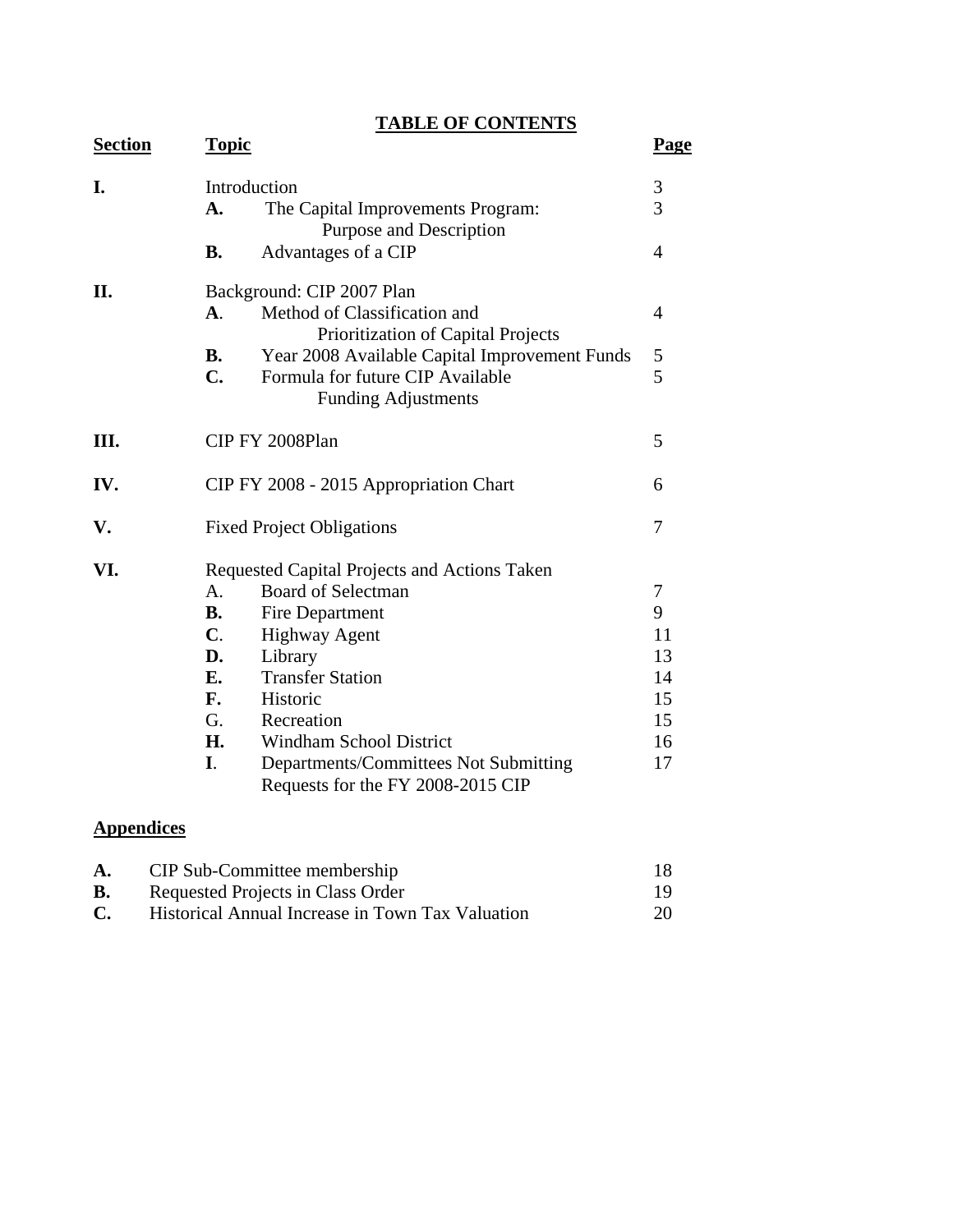## **I. Introduction**

New Hampshire Revised Statutes delegate to the Planning Board the responsibility for preparing a Master Plan to guide the development of the municipality. The Windham Planning Board adopted a Master Plan in 1985 and, has since, updated the plan every five years. The update for the 2005 Master Plan was completed during the first half of calendar year 2005. A Capital Improvement Program (CIP) is the financial counterpart to a Master Plan. The CIP is a financial master plan for charting a municipality's capital needs over a specified time frame. The programming of capital expenditures into a rational planning and budgeting process is an important management tool for the allocation of tax revenue.

Growth can have a substantial impact on the municipal services and facilities. CIP's have become associated with efforts to manage growth and tax impact. Revised Statutes Annotated 674:22 requires municipalities, which regulate development through a growth management ordinance, to prepare and adopt a Master Plan and a CIP. Although it is a prerequisite of a growth ordinance, a CIP can stand alone on its own merits as a planning tool.

At the 1986 Town meeting, the voters of Windham authorized the Planning Board to prepare a CIP. A Planning Board CIP Sub-Committee was formed to undertake this task. While NH RSA 674:5-8 states that it is the Planning Board which prepares the plan, it is important to involve the Board of Selectmen, School Board, Town department heads, and other Town boards and commissions. Since it is the Selectmen and School Board who prepare the budget in Windham, they are a vital part of the CIP process.

According to the Windham Planning and Zoning Board bylaws, the CIP Sub-Committee's membership is as follows:

- One Selectmen appointed by the chairman of the Board of Selectmen whose term shall be one year.
- One School board member appointed by the chairman of the School Board whose term shall be one year.
- Two members of the Planning Board appointed by the chairman of the Planning Board whose term shall be one year.
- Three members of the general public appointed by the chairman of the Planning Board whose terms shall be three years, limited to a six-year tenure.

Throughout this document, "department" will be used to encompass all town boards, commissions, committees, trustees, and departments.

The CIP Sub-Committee has the following tentative meeting schedule:

| <b>JUNE</b>        | Appoint new members and organize for the coming year.                             |
|--------------------|-----------------------------------------------------------------------------------|
| <b>JULY/AUGUST</b> | Request written capital project proposals from town departments and School Board. |
| <b>SEPTEMBER</b>   | Meet with all departments and committees to discuss their capital needs.          |
| <b>SEPT/OCT</b>    | Meet to review submitted capital projects and develop the plan.                   |
| <b>NOV/DEC</b>     | Conduct a workshop with the Planning Board followed by final presentation to the  |
|                    | Planning Board and public hearing                                                 |

A Capital Improvements Program is a budgetary document that forecasts major Town expenditures for a legally mandated six-year period. Windham has traditionally created a CIP for a longer eight-year period. A fiscal analysis of each project is included in the CIP. The program, when adopted and fully utilized, serves to ensure that the necessary services and facilities to meet the community's needs are provided in accordance with the financial capabilities of Windham.

For the purpose of this document, a capital improvement is defined as a major expenditure (usually non-recurring) for public facilities costing more than \$50,000. CIP expenditures are considered beyond the scope of normal annual operating or maintenance expenses. Included are:

- Land acquisition for public purpose
- New buildings or additions
- Vehicles and other machinery with a useful life of greater than five years
- Major building or facility renovations with a useful life of greater than ten years
- Road renovations resulting in long-term improvement in road capacity or conditions
- Special studies such as assessments or a Master Plan
- Studies or architectural plans costing more than \$50,000 for the above capital improvements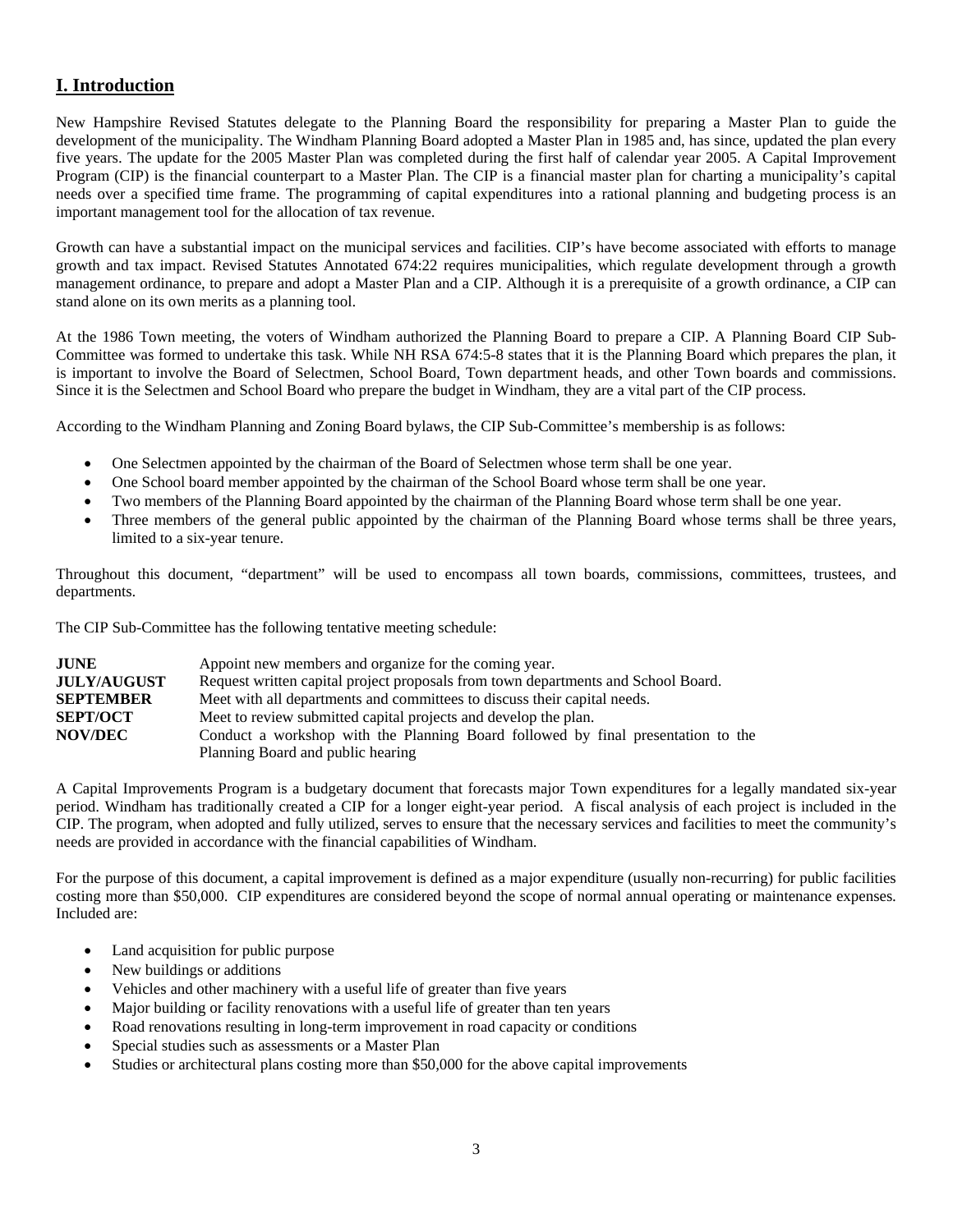The CIP Sub-Committee requests from each of the major town departments detailed capital plans for evaluation during the planning year. Project requests are compiled into a spreadsheet to analyze the overall impact on the Town's tax rate. The CIP Sub-Committee makes recommendations as to which projects should be included in the Plan.

A Capital Improvements Program offers many advantages:

- Stabilizes year-to-year variations in capital outlays.
- Makes acquisitions more feasible and defensible (e.g., land for water supply, waste disposal, recreation).
- If used in conjunction with a pooled investment reserve fund, can offset a fraction of capital expenditures by reducing interest payments.
- Enables the town to establish growth control measures (in conjunction with a master plan).
- Facilitates implementation of the master plan by scheduling proposed projects over a period of time. The program can eliminate duplication and a random approach to expenditures.
- Furnishes a total picture of the municipality's major needs, discourages piecemeal expenditures and serves to coordinate the activities of various departments.
- Establishes priorities for projects on the basis of needs and cost.
- Serves as a public information tool, explaining to the public the Town's plans for major expenditures.

The Planning Board and the CIP Sub-Committee together review the CIP and make desired revisions. After a public hearing is held, the Planning Board adopts the CIP. The Board of the Selectmen, the School Board, and the electorate, should adopt the first year of the CIP program as the capital budget for that year. The capital budget, the school department's operating budget, and the town's operating budget together make up the total municipal budget for the year.

Once the CIP has been adopted, it is reviewed and updated annually by the Planning Board. This is especially important in years when voters at Town Meeting do not fund all proposed capital projects. The CIP recommendations for the upcoming year's budget are presented to the Selectmen and School Board for their consideration. Each annual update adds an additional year to the schedule and the past year is dropped off, so that a six-year minimum program period is maintained.

When all capital projects are outlined for the upcoming six to eight year period, each department and board should monitor the effect of growth on their scheduled projects. In order to keep the department heads and boards informed, the Planning Board should ask them to review all development proposals to determine possible impacts on the CIP schedule. This process assists the Planning Board in determining the timeliness of the proposal and its impact.

#### **II. Background: CIP 2006 Plan**

#### **A. Method of Classification and Prioritization of Capital Projects**

New Hampshire RSA 674:6 requires that the Capital Improvements Program (CIP) classify projects according to urgency and need and to contain a time sequence for their implementation. In accordance with the Capital Improvements Programming Handbook prepared by the Southern New Hampshire Planning Commission, the Windham CIP Sub-Committee has adopted a classification scheme that uses six (6) possible classifications as outlined below. In deliberations leading up to the CIP Sub-Committee's proposed capital allocations, each submitted project is assigned a class. The list of projects requested for this year's plan is included in Appendix B in class order.

After each project is classified, projects falling into the same class were reviewed against town needs as identified by the town master plan and further prioritization is established based upon available funds in each year.

| <b>Class</b> | Category     | <b>Description</b>                                                                                |
|--------------|--------------|---------------------------------------------------------------------------------------------------|
| Class I      | Urgent       | Cannot be delayed, needed immediately for health and safety needs.                                |
| Class II     | Necessary    | Necessary. Needed within 1-3 years to maintain basic level and quality<br>community services.     |
| Class III    | Desirable    | Desirable. Needed within 4-6 years to improve quality and level of<br>service.                    |
| Class IV     | Deferrable   | Can be placed on hold until after the 6-year period, but supports<br>community development goals. |
| Class V      | Premature    | Premature. Needs more research, planning and coordination.                                        |
| Class VI     | Inconsistent | Inconsistent. Contrary to land use planning or community development                              |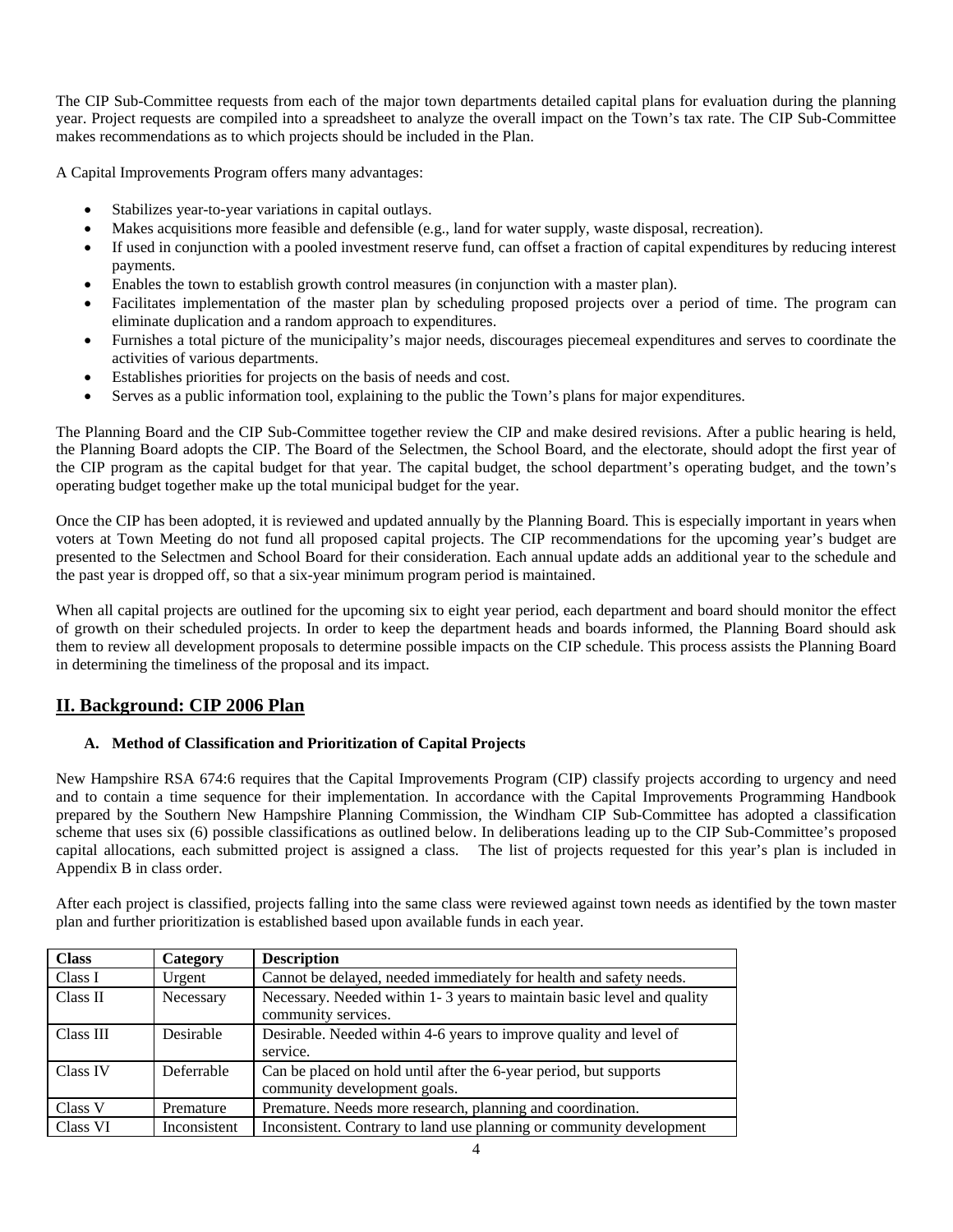#### **B. Year 2008 Available Capital Improvement Funds**

The CIP Sub-Committee used the official tax valuation less utilities figure for 2007 to determine the proposed CIP funding for the subsequent years in its plan. This official tax valuation is determined by the Windham Tax Assessor and approved by the New Hampshire Department of Revenue Administration. For year 2007 the town valuation figure minus exemption monies for veterans and other recognized groups, was set at \$2,196,382,525.

To compute the available CIP funds for year 2008, the sub-committee used the actual 2007 valuation \$2,196,382,525 and applied a conservative 1.5% increase to reach \$2,229,328,263 as an estimated tax valuation figure. Appendix C shows that for the years since 1995 through 2005, the town's tax valuation has increased on average by substantially more than the 1.5% figure used by the subcommittee. For FY 2008-2015 planning, the sub-committee estimated available CIP funds using the more conservative 1.5% increase each year in the town valuation figures. This year's CIP Sub-Committee looked at both the substantially higher historical increases and considered the current slow down in residential development and felt that a 1.5% figure would create a more realistic future plan, while still being fiscally conservative and cautious.

The CIP Sub-Committee has recognized the enormity of the projected costs attributable to the new high school land and facilities and the current CIP Plan does not include the costs of the new high school in the budget. The sub-committee believed that in order to continue to fund other needed town-wide capital improvement projects, the high school capital projects should be removed from the CIP plan. However, it recognized that a lower CIP rate than the historical \$1.55 per thousand met the non-high school capital needs of Windham within this plan. The CIP Sub-Committee has adopted a new CIP rate of \$.75 per thousand to fund the non-high school capital projects. In addition to funds derived directly from CIP, the plan includes school impact fees and other funds contributions.

It is required that the first year of the CIP plan be balanced to zero (2008 in this plan). It is always the intent of the CIP Sub-Committee to create a plan for future years (FY2009-2015 in this plan) that minimizes any negative variances from the estimated CIP funding available. However, because the specific funding figures in those later years are just estimates, no attempt is made to zero balance the program.

#### **III. CIP FY 2008 Plan**

#### A. FUNDING AMOUNTS

| 2007 Actual Town Tax Valuation Less Utilities<br>2008 Estimated Town Tax Valuation Less Utilities<br>at 1.5% estimated growth                              | \$2,196,382,525<br>\$2,229,328,263 |
|------------------------------------------------------------------------------------------------------------------------------------------------------------|------------------------------------|
| CIP funding at $$.75$ per thousand of 2008<br><b>Town Tax Valuation Less Utilities</b>                                                                     | \$<br>1,671,996                    |
| <b>Other CIP Contributions:</b><br><b>Searles Trust Fund</b><br>\$12,560<br>School Impact Fee Funds<br>\$150,000<br>Castle Hill Bridge Reimb.<br>\$490,268 | \$<br>652,828                      |
| TOTAL AVAILABLE CIP FUNDING FOR 2006<br><b>B. FIXED CIP OBLIGATIONS FOR 2006</b>                                                                           | \$<br>2,324,824                    |
| Town Master Bond (Fire and Police Stations, Library)<br>Schools Renovation Bond (Middle and Center)<br><b>Searles Bond</b>                                 | \$<br>245,975<br>484,014<br>12,560 |
| <b>TOTAL FIXED OBLIGATIONS</b>                                                                                                                             | \$<br>742,549                      |
| C. REMAINING CIP FUNDS FOR REQUESTED PROJECTS                                                                                                              | \$<br>1,582,275                    |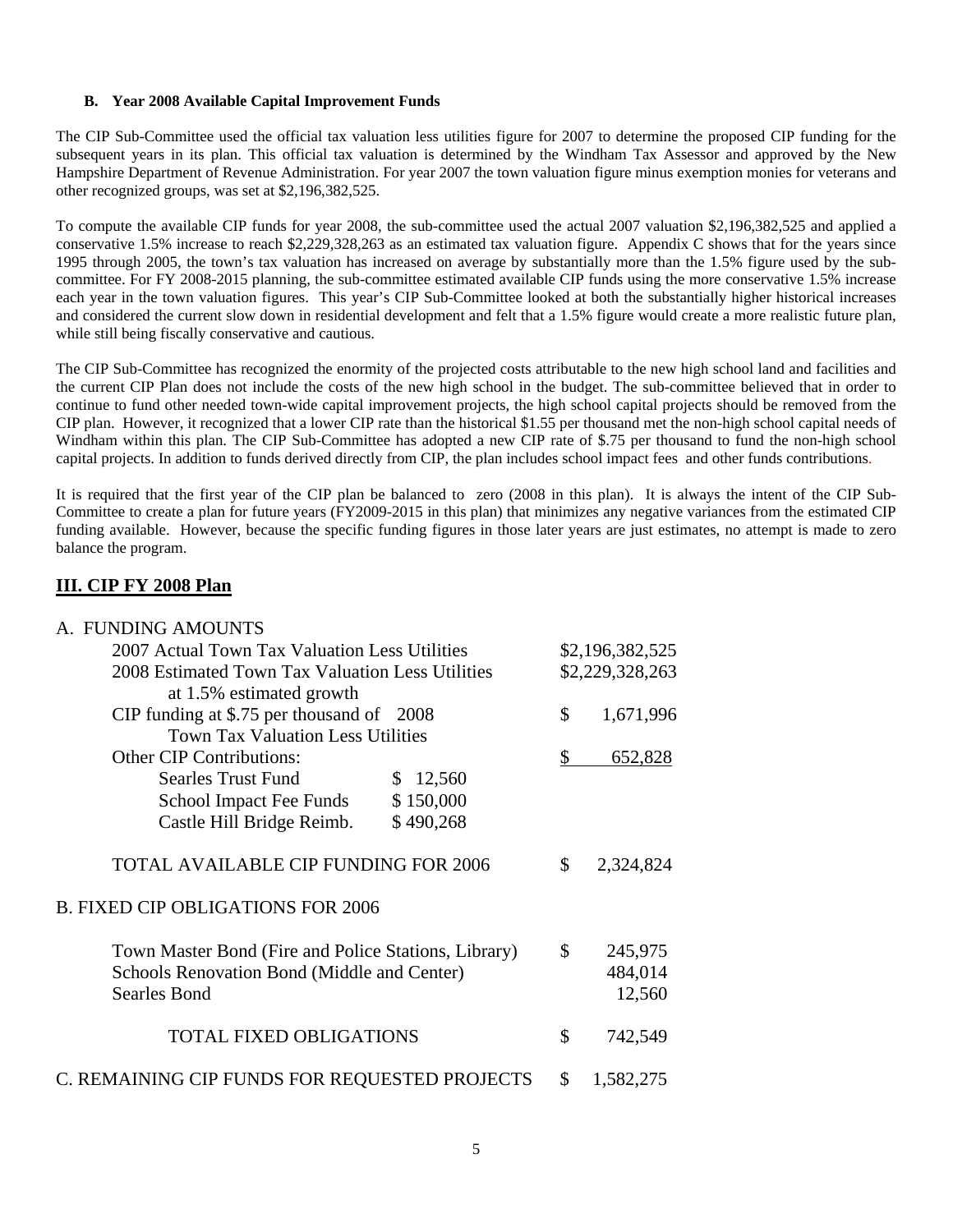#### **Town of Windham** Capital Improvements Program FY 2008

#### **CIP FY 2008 -2015 Appropriations Chart (Summary)**

|                                       |                           | <b>Notes CRF</b> Balances | 2008             | 2009          | 2010          | 2011          | 2012        | 2013         | 2014          | 2015           |
|---------------------------------------|---------------------------|---------------------------|------------------|---------------|---------------|---------------|-------------|--------------|---------------|----------------|
| <b>CIP Projected Availability</b>     |                           |                           | \$1,671,996      | \$1,697,076   | \$1,722,532   | \$1,748,370   | \$1,774,596 | \$1,801,215  | \$1,828,233   | \$1,855,656    |
| <b>Fixed CIP Obligations</b>          |                           |                           |                  |               |               |               |             |              |               |                |
| Town Master Bond                      | $\overline{(\mathbf{1})}$ |                           | 245,975          | 236,689       |               |               |             |              |               |                |
| <b>Schools Renovation Bond</b>        | (2)                       |                           | 484,014          | 475,026       |               |               |             |              |               |                |
| Searle's Bond                         | (3a)                      |                           | 12.560           | 12.160        | 12.160        | 12.144        | 12.144      | 12.144       |               |                |
|                                       |                           |                           |                  |               |               |               |             |              |               |                |
| <b>Total Fixed Obligations</b>        |                           |                           | \$742,549        | \$723,875     | \$12,160      | \$12,144      | \$12,144    | \$12,144     | \$0           | \$0            |
| <b>Effective Availability Other</b>   |                           |                           | \$929,447        | \$973,201     | \$1,710,372   | \$1,736,226   | \$1,762,452 | \$1,789,071  | \$1,828,233   | \$1,855,656    |
| <b>Other CIP Annual Contributions</b> |                           | 19,075                    | 652.828          | 162.160       | 162.160       | 12.144        | 12.144      | 12.144       | $\Omega$      | $\Omega$       |
| <b>Net to Annual Appropriations</b>   |                           | $(19.075)$ S<br>s         | $1,582,275$ \$   | $1.135.361$ S | 1,872,532 \$  | 1,748,370 \$  | 1.774.596 S | 1,801,215 S  | $1.828.233$ S | 1,855,656      |
| <b>Annual Appropriations</b>          |                           |                           |                  |               |               |               |             |              |               |                |
| <b>FIRE DEPARTMENT</b>                |                           |                           | $\Omega$         | 393,000       | 240,000       | 180,000       | 351,000     | 180,000      | $\Omega$      | $\Omega$       |
| <b>SELECTMEN</b>                      |                           |                           | 593,785          | $\Omega$      | $\Omega$      | $\Omega$      | $\Omega$    | $\Omega$     | $\Omega$      | $\Omega$       |
| <b>HIGHWAY AGENT</b>                  |                           | 70.830                    | 390,000          | 300,000       | 300,000       | 562,500       | 412.500     | 412.500      | 412.500       | 300,000        |
| <b>LIBRARY</b>                        |                           |                           | 70,000           | 95,000        | 50,000        | $\Omega$      | $\Omega$    | $\Omega$     | n             | $\Omega$       |
| <b>TRANSFER STATION</b>               |                           |                           | 104,080          | 78,000        | $\Omega$      |               |             |              |               |                |
| <b>HISTORIC</b>                       |                           |                           | 13,000           | 13,000        | 13,000        |               | $\Omega$    |              |               |                |
| <b>RECREATION</b>                     |                           | $\sim$                    | $\Omega$         | 150,000       | $\Omega$      | $\Omega$      | $\Omega$    | $\Omega$     | $\Omega$      |                |
| <b>SCHOOL DEPARTMENT</b>              |                           | 70.830                    | 411.082          | 50,000        | 1.050,000     | 875,000       | 950,000     | 1,000,000    | 1,000,000     | 1,000,000      |
| <b>Total Annual Appropriations</b>    |                           |                           | 1.581,947 S<br>s | $1.079.000$ S | $1.653,000$ S | $1.617.500$ S | 1,713,500 S | 1,592,500 \$ | 1.412,500     | 1,300,000<br>s |
| Variance                              |                           |                           | \$328            | \$56,361      | \$219.532     | \$130,870     | \$61,096    | \$208,715    | \$415.733     | \$555,656      |
|                                       |                           |                           |                  |               |               |               |             |              |               |                |

**CIP FY 2008 - 2015 Appropriation Chart (Details)**

|                                              |          | <b>Notes CRF</b> Balances |    | 2008                    | 2009                                      | 2010           | 2011        | 2012            | 2013            | 2014           | 2015           |
|----------------------------------------------|----------|---------------------------|----|-------------------------|-------------------------------------------|----------------|-------------|-----------------|-----------------|----------------|----------------|
| <b>Effective Availability Other</b>          |          |                           |    | $929.447$ S             | 973.201<br>l s                            | 1.710.372<br>s | 1.736.226   | 1.762.452<br>-8 | 1.789.071<br>-8 | 1.828.233<br>s | 1.855,656      |
|                                              |          |                           |    |                         |                                           |                |             |                 |                 |                |                |
| OTHER CIP ANNUAL CONTRIBUTIONS               |          |                           |    |                         |                                           |                |             |                 |                 |                |                |
| Searle's Trust Fund                          | $(3b)^*$ | 19,075                    |    | 12.560                  | 12.160                                    | 12.160         | 12.144      | 12.144          | 12.144          |                |                |
| School Impact Fee Funds                      | (4)      |                           |    | 150,000                 | 150,000                                   | 150,000        |             |                 |                 |                |                |
| Castle Hill Bridge State Reimbursement       | (5)      |                           |    | 490.268                 |                                           |                |             |                 |                 |                |                |
|                                              |          |                           |    |                         |                                           |                |             |                 |                 |                |                |
| <b>Total Other contributions</b>             |          | 19,075<br>s               | -S | 652,828<br>$\mathbf{s}$ | 162,160<br>ΙS                             | 162.160S       | $12.144$ S  | $12.144$ S      | $12.144$ S      | s              |                |
|                                              |          |                           |    |                         |                                           |                |             |                 |                 |                |                |
| <b>Net to Annual CIP Appropriations</b>      |          |                           | s  | $1,582,275$ \$          | 1.135.361<br>ΙS                           | 1,872,532 \$   | 1,748,370 S | 1,774,596 S     | 1,801,215 S     | 1.828.233 S    | 1,855,656      |
|                                              |          |                           |    |                         |                                           |                |             |                 |                 |                |                |
| <b>ANNUAL APPROPRIATIONS</b>                 |          |                           |    |                         |                                           |                |             |                 |                 |                |                |
| <b>FIRE DEPARTMENT</b>                       |          |                           |    |                         |                                           |                |             |                 |                 |                |                |
| Ambulance 2002                               |          | 70.830                    |    | o                       | 153,000                                   | $\Omega$       | $\Omega$    | $\Omega$        | $\theta$        | $\Omega$       |                |
| Engine 3 Replacement                         |          |                           |    |                         | 240,000                                   | 240,000        | $\Omega$    | $\Omega$        | o               |                |                |
| Engine 2 Replacement                         |          |                           |    | o                       | $\Omega$                                  | $\Omega$       | 180,000     | 180,000         | 180,000         | $\Omega$       |                |
| Ambulance 2006                               |          |                           |    | o                       | $\Omega$                                  | $\Omega$       | $\Omega$    | 171,000         | $\Omega$        | o              | $\Omega$       |
| Sub-Total                                    |          | \$70,830                  |    | S <sub>0</sub>          | \$393,000                                 | \$240,000      | \$180,000   | \$351,000       | \$180,000       | S <sub>0</sub> | S <sub>0</sub> |
| <b>SELECTMEN</b>                             |          |                           |    |                         |                                           |                |             |                 |                 |                |                |
| Lowell Road Bike Paths (attached to funding) |          |                           |    | 73,200                  | $\Omega$                                  | $\theta$       | $\Omega$    | $\theta$        | $\Omega$        | $\Omega$       | $\Omega$       |
| Castle Hill Bridge                           |          |                           |    | 501.585                 | $\Omega$                                  | $\Omega$       | $\Omega$    | $\Omega$        | $\Omega$        |                |                |
| Londonbridge Road                            |          |                           |    | 19,000                  | 138,000                                   | 134,000        | 130,000     | 126,000         | 122,000         | 118,000        | 114,000        |
|                                              |          | \$0                       |    | \$593,785               | \$0                                       | S <sub>0</sub> | \$0         | S <sub>0</sub>  | S <sub>0</sub>  | S <sub>0</sub> | S <sub>0</sub> |
| <b>HIGHWAY AGENT</b>                         |          |                           |    |                         |                                           |                |             |                 |                 |                |                |
| Road Improvements                            |          |                           |    | 300,000                 | 300,000                                   | 300,000        | 300,000     | 300,000         | 300,000         | 300,000        | 300,000        |
| Salt shed                                    |          | 240,843                   |    | 90,000                  | $\Omega$                                  | n              | $\Omega$    | $\Omega$        | $\Omega$        | o              | $\Omega$       |
| 1 Ton Dump                                   |          |                           |    |                         |                                           | $\Omega$       | 55,000      | $\Omega$        | $\Omega$        |                |                |
| Maintenance Facility                         |          |                           |    | o                       |                                           | O              | 112,500     | 112,500         | 112,500         | 112,500        |                |
| Front end loader                             |          |                           |    | n                       | $\Omega$                                  |                | 95,000      | $\Omega$        | $\Omega$        | n              | $\Omega$       |
| Sub-Total                                    |          | \$240,843                 |    | \$390,000               | \$300,000                                 | \$300,000      | \$562,500   | \$412,500       | \$412,500       | \$412,500      | \$300,000      |
|                                              |          | $- - - - -$               |    |                         | ---<br><b><i><u>All Community</u></i></b> | $-$<br>$\sim$  |             |                 |                 |                |                |

**CIP FY 2008 - 2015 Appropriation Chart (Details)**

**Notes CRF Balances 2008 2009 2010 2011 2012 2013 2014 2015 ANNUAL APPROPRIATIONS (continued)**

| ANNOAL AT LAOL ALATHONS (CORREGUE)          |         |          |                |             |                |                |                |                |                |                |
|---------------------------------------------|---------|----------|----------------|-------------|----------------|----------------|----------------|----------------|----------------|----------------|
|                                             |         |          |                |             |                |                |                |                |                |                |
| <b>LIBRARY</b>                              | $(6)^*$ | 24,306   |                |             |                |                |                |                |                |                |
| Deferred maintenance/Uperade                |         |          | 70,000         | 95,000      | 50,000         | $\theta$       | $\theta$       | $\theta$       | $\Omega$       |                |
|                                             |         |          |                | $\theta$    | $\Omega$       | $\theta$       | $\theta$       | $\theta$       | $\Omega$       |                |
| Sub-Total                                   |         | \$24,306 | \$70,000       | \$95,000    | \$50,000       | \$0            | \$0            | \$0            | S <sub>0</sub> | sol            |
| <b>TRANSFER STATION</b>                     |         |          |                |             |                |                |                |                |                |                |
| <b>Trailer Replacement</b>                  |         | 54,080   | 54,080         | $\Omega$    | o              | O              |                |                |                |                |
| Facilities Improvement/Renovation per study |         |          | 50,000         | O           |                |                |                |                |                |                |
| Skid Loader Replacement                     |         |          | $\Omega$       | 78,000      |                |                |                | $\Omega$       | o              |                |
| Sub-Total                                   |         | \$54,080 | \$104,080      | \$78,000    | S <sub>0</sub> | S <sub>0</sub> | S <sub>0</sub> | S <sub>0</sub> | S <sub>0</sub> | S <sub>0</sub> |
| Heritage / Historic Commision(s)            |         |          |                |             |                |                |                |                |                |                |
| Transportation                              |         |          | 13,000         | 13,000      | 13,000         | $\theta$       | $\theta$       | $\theta$       | $\theta$       | $\theta$       |
|                                             |         |          |                |             |                |                |                |                |                |                |
| Sub-Total                                   |         | \$0      | \$13,000       | \$13,000    | \$13,000       | S <sub>0</sub> | S <sub>0</sub> | S <sub>0</sub> | S <sub>0</sub> | S <sub>0</sub> |
| <b>RECREATION</b>                           |         |          |                |             |                |                |                |                |                |                |
| Expand Nashua Road fields                   |         |          | $\Omega$       | 150,000     | $\theta$       | $\Omega$       | $\theta$       | $\theta$       | $\theta$       |                |
| Sub-Total                                   |         | s        | S <sub>0</sub> | \$150,000   | \$0            | \$0            | \$0            | S <sub>0</sub> | S <sub>0</sub> | so l           |
| <b>SCHOOL DEPARTMENT</b>                    |         |          |                |             |                |                |                |                |                |                |
| Phase II Paving                             |         | ٠        | 286,082        | $\Omega$    | $\Omega$       | $\theta$       | $\Omega$       | $\Omega$       |                |                |
| School Septic Replacement                   |         | 1,439    | 75,000         | $\Omega$    | $\Omega$       | -C             |                |                |                |                |
| Relocatable Classrooms                      |         | ٠        | 50,000         | 50,000      | 200,000        | 100,000        | 50,000         |                |                |                |
| Middle School Facilities (\$14M)            |         |          |                | $\Omega$    | 850,000        | 775,000        | 900,000        | 1.000.000      | 1,000,000      | 1,000,000      |
| Sub-Total                                   |         | \$1,439  | \$411,082      | \$50,000    | \$1,050,000    | \$875,000      | \$950,000      | \$1,000,000    | \$1,000,000    | \$1,000,000    |
|                                             |         |          |                |             |                |                |                |                |                |                |
| TOTAL ANNUAL APPROPRIATIONS                 |         |          | \$1,581,947    | \$1,079,000 | \$1,653,000    | \$1,617,500    | \$1,713,500    | \$1,592,500    | \$1,412,500    | \$1,300,000    |
|                                             |         |          |                |             |                |                |                |                |                |                |
| <b>VARIANCE</b>                             |         |          | \$328          | \$56,361    | \$219,532      | \$130,870      | \$61,096       | \$208,715      | \$415,733      | \$555,656      |
|                                             |         |          |                |             |                |                |                |                |                |                |

#### **CIP FY 2008-2015 Footnotes**

(2) Represents 10 year bond (2000-2009) for schools renovation of \$5,992,000 at 4.65%. Use CRF and Impact fees to reduce total annual payments. Payment includ% state funding. **Fixed Obligations: (1)** Represents 10 year bond (2000-2009), of \$4,196,064 at 4.57% covering Fire Station, Police Station, Library, and Griffin Park Phase I projects. **(3a)** Represents 10year bond (2004-2010) of \$100,000 at 4.5% for renovations of Searle's Chapel west room.

**Other CIP Annual Contributions:**

**(3b)\*** Represents projected rental revenue from Searle's Chapel.

**(4)** Impact fees collected per year, above a \$50,000 standing reserve, are to be applied to the school bond payment. Fee collection is projected at \$150,000 per year. (5) Funds from State of NH will offset the state's portion of the Castle Hill bridge cost. Anticipated receipt of funds - 2008<br>(\*) The Capital Reserve Funds (CRFs), managed by the Trustees of the Trust Funds, are in the To

**(6)** Interest left from Library construction project. Does not include \$20,000 approved 3/06 by voters towards architectural study. **Capital Reserve Fund:**

 **TAX VALUATION PROJECTION**

| <b>PROPERTY</b>  | $\%$     | <b>YEAR</b> | <b>PROJECTED</b>    |                  |
|------------------|----------|-------------|---------------------|------------------|
| <b>VALUATION</b> | Increase |             | <b>CIP TAX RATE</b> | <b>AVAILABLE</b> |
|                  |          |             |                     |                  |
| \$2,196,382,525  |          | 2007        | \$0.75              | \$1,647.287      |
| \$2,229,328,263  | 1.5      | 2008        | \$0.75              | \$1,671,996      |
| \$2,262,768,187  | 1.5      | 2009        | \$0.75              | \$1,697,076      |
| \$2,296,709,710  | 1.5      | 2010        | \$0.75              | \$1,722,532      |
| \$2,331,160,355  | 1.5      | 2011        | \$0.75              | \$1,748,370      |
| \$2,366,127,761  | 1.5      | 2012        | \$0.75              | \$1,774,596      |
| \$2,401,619,677  | 1.5      | 2013        | \$0.75              | \$1,801,215      |
| \$2,437,643,972  | 1.5      | 2014        | \$0.75              | \$1,828,233      |
| \$2,474,208,632  | 1.5      | 2015        | \$0.75              | \$1,855,656      |

**\*\*\* Based on Tax Assessor's Valuation for tax year 4/1/2006-3/31/2007**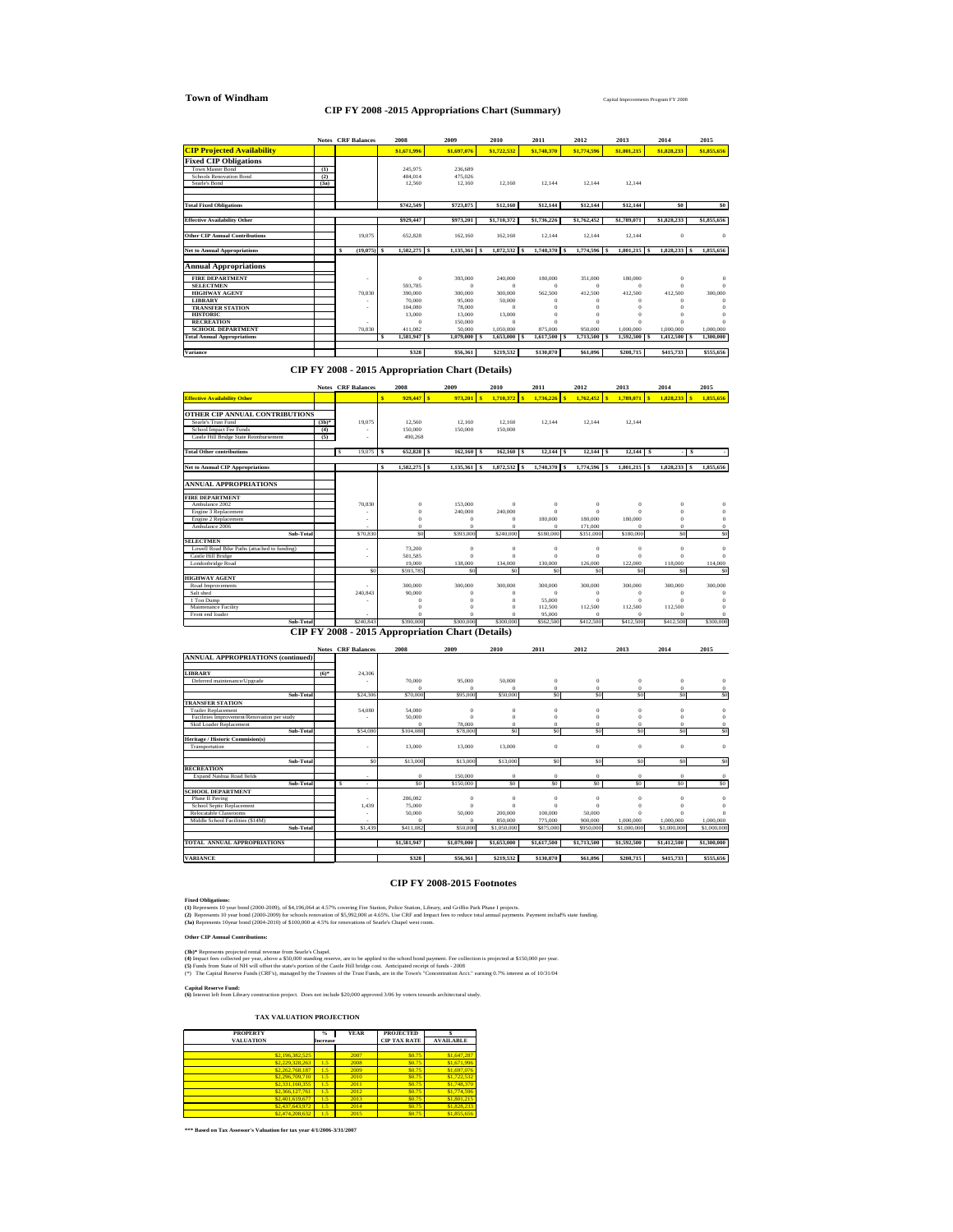#### **V. Fixed Project Obligations**

#### **A. Board of Selectmen**

#### **Project Title**: **Town Master Bond Cost: \$245,975**

**Description**: The ninth year payment of a 10-year bond taken by the town for \$4,196,064 at 4.57% covering the new Police Station, the new Fire Station, the new Library, and Griffin Park Phase I projects.

#### **B. Windham School District**

#### **Project Title: Schools Renovation Bond Cost: \$484,014**

**Description:** The ninth year payment of a 10 year bond taken by the school district for \$5,992,000 at 4.65% to finance additions and renovations to Windham Center School and Middle Schools. This amount is net 30% state building funding reimbursement.

#### **C. Historical Commission**

**Project Title**: Searles Bond **Cost: \$12,560**

Description: The fifth year payment of a 10 year bond taken by the Historic Commission to renovate the Searles Castle.

#### **VI: Requested Capital Projects and Action Taken**

#### **A. Board of Selectmen**

#### **Project Title: London Bridge Road Proposed by: Dave Sullivan, Town Administrator Estimated Cost: \$1,000,000 bond in 2008**

**Proposal**: This proposal is to build a second egress to the High School site primarily over the existing London Bridge Road with the connection from the High School to Castle Hill Road. At this stage, there has been a letter requesting the Selectmen to layout the road followed by a vote by the Selectman determining the need for a layout. Peter Zohdi has been contracted for engineering work by the Board of Selectman. A meeting with the Planning Board is required to approve the line of the road followed by public hearings by the Selectmen to approve the layout. The plan is to bond this payment over 10 years.

**CIP Recommendation**: The vote on this proposal was split with approximately ½ the members ranking it a Classification V and ½ the members ranking it a Classification I. The primary reasons given for ranking it a V was because it should have been included in the original High School Road project. The interest payment for the first year has been included in the 2008 CIP.

#### **Project Title: Lowell Road Bike Lanes Proposed by: Dave Sullivan, Town Administrator Estimated Cost: \$73,200 in 2008**

**Proposal**: This is a carryover request from 2007. Funding requested is additional dollars needed from the Town based on current engineering estimates to complete the project. Previously the town has raised a total of \$160,000 (\$75,000 in 2006 and \$85,000 in 2007). The Town has been working with the State Department of Transportation on a joint Transportation Enhancement Project to construct bike paths along a 2.1-mile segment of Lowell Road between the Route 111 intersection and the Golden Brook School. The cost of the project, estimated to be in excess of the original \$715,000, will be shared between the State and Town on an 80%/20% basis split respectively. Additional costs will be acquired by the State through a separate State account allocated for road improvements, as the project will include significant improvements to the infrastructure of Lowell Road.

The Town's share of the engineering phase of the project, \$23,000, was approved at the 2003 Town Meeting. The State has begun the engineering phase, held two public meeting and anticipates a final decision to proceed forward by the Executive Council in December 2006. With the first phase for engineering study approved, the Town approved beginning a capital reserve fund for \$75,000 at the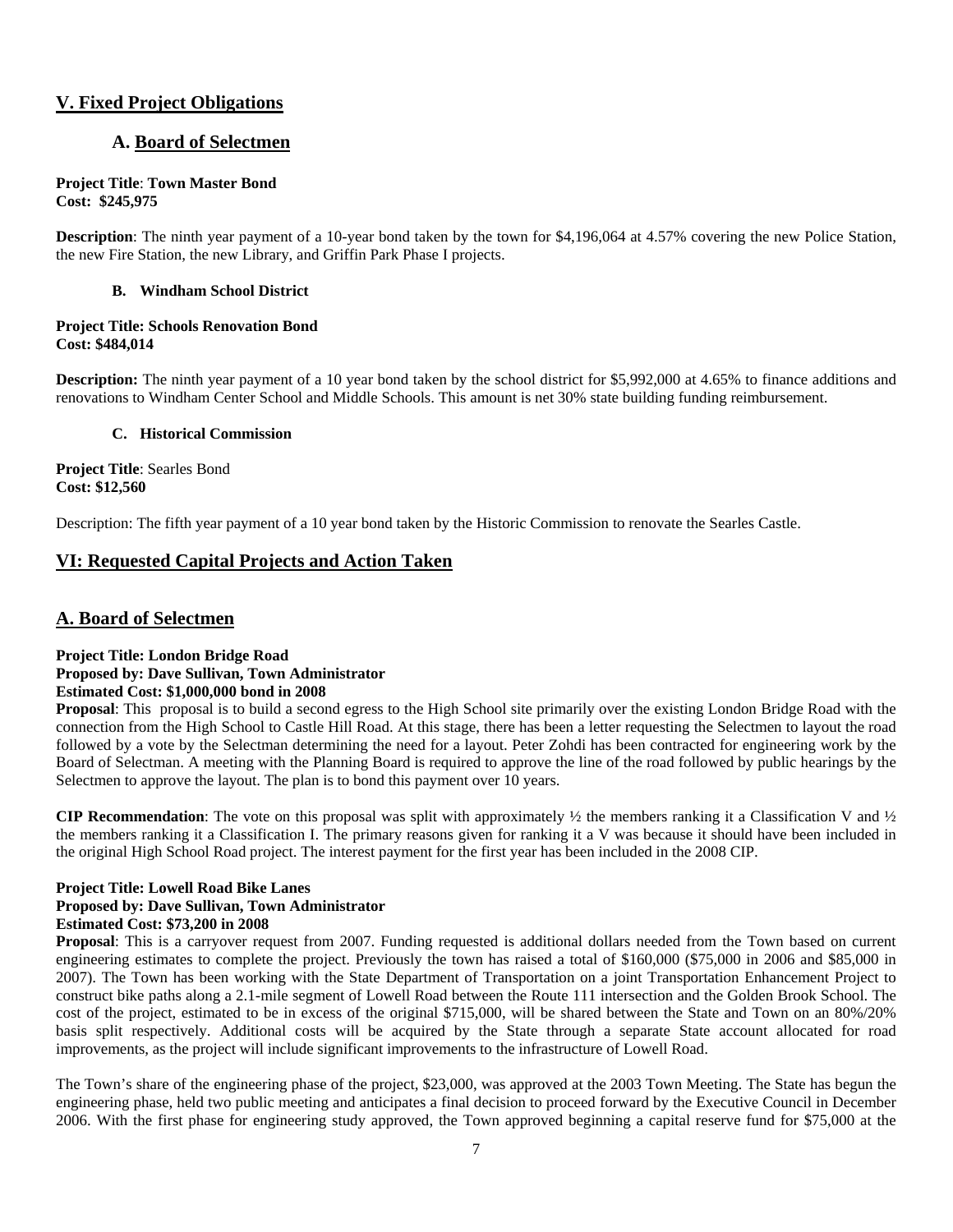2006 Town Meeting. CIP has included the future expenditure of approximately \$85,000 in the year 2007 to cover the matching funds and right-of-way acquisition costs. The matching funds represent 80% to the town's 20% funds.

**CIP Recommendation**: This is the third year of funding for Phase II, with the first year having been approved by the voters in 2006. The CIP Sub-Committee gave a Class II (Necessary) to this proposal. In 2007, the State and Town began right-of-way acquisitions and as a result of these negotiations, determined the need for additional funding. The State will finalize the engineering to go out for construction bids in 2008.

#### **Project Title: Castle Hill Road Bridge Proposed by: Dave Sullivan, Town Administrator Estimated Cost: \$501,585 Funding in Year 2008. Offsetting revenues of \$401,268 from the State and \$89,000 from the developer requiring a balance of \$10,777 from the Town.**

**Proposal**: This is a carryover request from 2007, with updated figures. The totals are twice as much as last year due to the fact that Windham and Pelham have agreed that Windham will oversee the project and seek the full 80% reimbursement from the State.

The Castle Hill Road Bridge, located on the Windham/Pelham town lines and jointly owned by both communities has been "red listed" by the state meaning it is deficient in one or more of the following categories: width, approach, weight limits, structural integrity or overall condition. In 2002, a contract was awarded to an engineering consultant, SEA, to determine the extent of repairs required to the bridge. Discussions between Windham and Pelham have presented options for dealing with the deficiencies in the bridge up to the full reconstruction of the bridge to a width of 24-feet from its current 16-feet. The consultant's preferred alternative recommended a pre-cast concrete voided deck slab structure with cast in place stub abutments and wing walls. Both Pelham and Windham will split the cost of the repairs and the State DOT has indicated that the project is eligible for State Bridge Aid, which will reimburse the towns 80% of the project costs. In 2004, the Windham Town Meeting approved \$75,000 as our share (before 80% State aid reimbursement) of the final engineering design costs. However, the Town of Pelham was not successful in raising their portion of the funds and therefore our \$75,000 appropriation lapsed at the end of 2005 and will require re-appropriation at a future town meeting.

The town has updated our estimate on the total cost remaining to complete this project and currently are anticipating a need of an additional \$501,585 depending on the final design selected, the construction oversight services, and the timing of when the project is put out for bid. Based on this project being realigned under the State Bridge Aid Program for FY2007 approval, where 80% of the cost is reimbursed to the towns, we are forecasting Windham's final share of the total project cost to be approximately \$100,317. Great Mountain View Homes, a local developer, will pay all of this cost with the exception of \$10,777.

Previously we have been advised by the State that if both towns do not seek and gain approval at their respective 2006 Town Meetings, our grant allocation will be redirected to another project and we will have to resubmit for a future year – expected to be beyond 2010.

In 2006, both towns failed to raise the needed funds. Correspondence from the Pelham Selectmen suggested that approval of funding by Pelham taxpayers is probably not a consideration. During 2006, during a Planning Board discussion on a near-by subdivision, the developer offered to donate the \$110,000 as off-site improvements to fund both Town's share of the project.

In the spring of 2006, severe flooding damaged the Pelham side of the Castle Hill Bridge road to cause the road to be closed. Pelham selectmen has offered that if the developer donates the reimbursement costs and the project includes repairs to a major portion of the road leading to the bridge, then the Pelham selectmen will be amenable to approving the work to be performed.

**CIP Recommendation**: The sub-committee assigned a Class I (Urgent) with the stipulation that the developer come forward with the donation. This ensures the Pelham selectmen will agree to the project. In addition, the Pelham selectmen have agreed to repair and re-open the Castle Hill road leading to the bridge during the reconstruction of the bridge.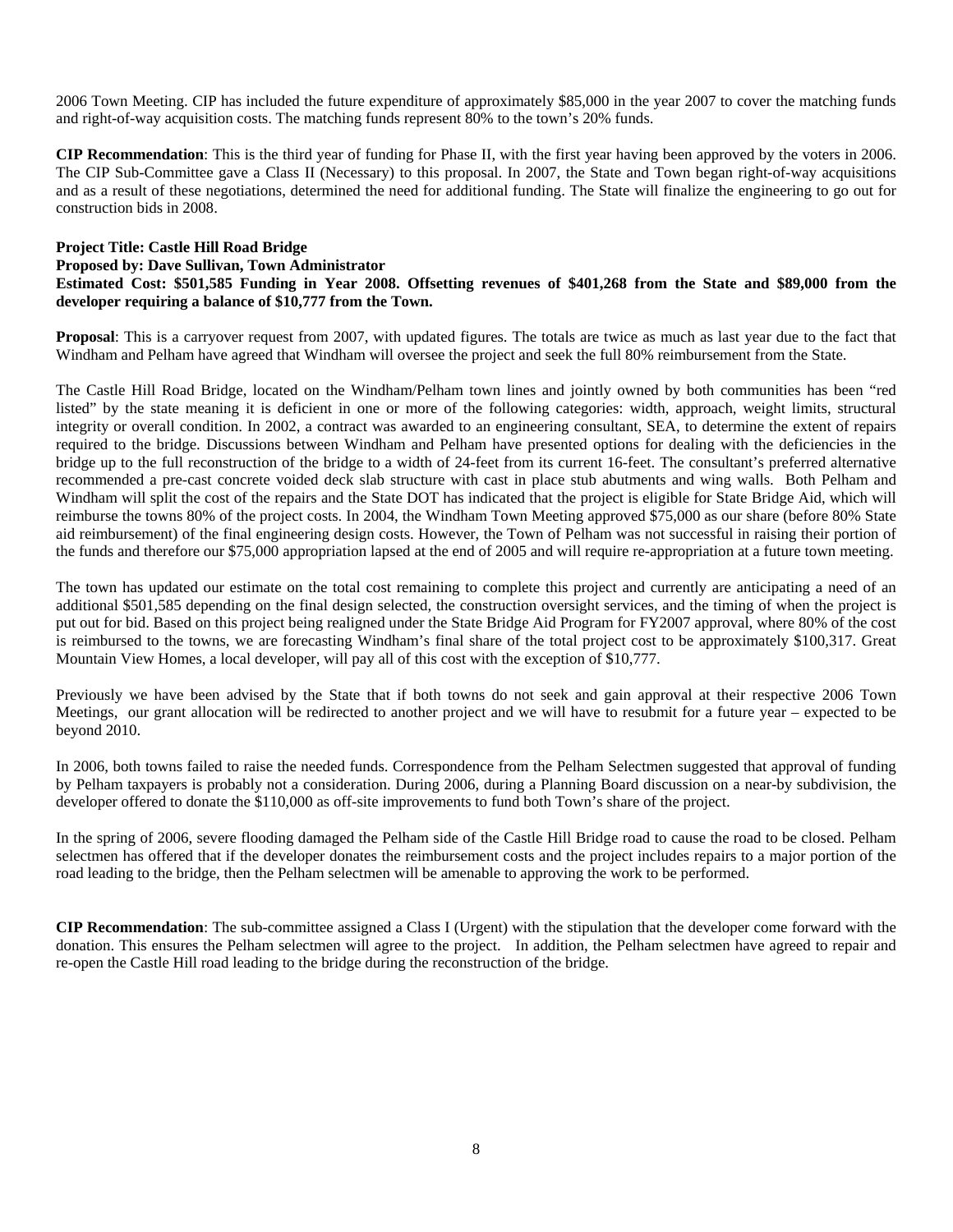#### **A. Board of Selectmen - continued**

#### **Project Title: Amphitheater**

**Proposed by: Dave Sullivan, Town Administrator** 

#### **Estimated Cost: \$30,000 in Year 2010 Balance of \$70,000 to be scheduled**

**Proposal**: The original proposal for the Fellows property included building a library, police station, fire station, possible elderly housing and an amphitheater. It was envisioned this grass tiered amphitheater will be built behind the library and will include site work to slope the property to a Clamshell type of amphitheater. This will provide a venue for the community band, outdoor plays and other community functions. At this time, there are no definitive costs, but an estimate that a three phase approach of study, design and construction could total close to \$75,000 - \$100,000. The \$30,000 appropriation in 2010 could be used to hire a landscape design firm to provide a design for such a theater as well as a cost estimate for completion.

**CIP Recommendation**: The CIP ranked this proposal a Classification V (Premature) and did not place funding on the CIP FY 2006- 2013 Appropriation Chart. More detailed plans and costing are needed.

**Comments**: The sub-committee believes this type of proposition lends itself to donation funding and suggests the Town begin a fund raising program to support this undertaking.

#### **B. Fire Department**

**Project Title**: **Ambulance-2002 Proposed by: Chief Thomas L. McPherson Estimated Cost: \$153,000.00 Requested year 2009 Proposal**: 2009 Replacement of Ambulance-2002 for \$153,000.00 based on Town Vehicle replacement policy

**CIP Recommendation**: The CIP Sub-Committee assigned this request a Classification of II (Necessary) with funding of \$153,000.00 in FY 2009.

**Comments**: The sub-committee approved this request as consistent with the high use of this vehicle and with the town vehicle replacement policy, maintaining the availability of safe and effective town emergency care.

#### **Project Title**: **Public Safety Sub- Station Proposed by: Chief Thomas L. McPherson Estimated Cost: \$1,018,240.00 Requested year 2011**

**Proposal**: As presented in several past CIP proposals the Chief is again requesting funding for the construction of a Public Safety Sub Station. The 2005 CIP Sub-Committee had recommended more research and planning be completed before full funding could be approved. Chief McPherson has begun the process of further study by forming a committee to plan and design the sub station, as well as enlisting the help of the IAFF to perform a GIS study to best determine the optimal geographic location for the station based on response times. At this time, the GIS study is not yet complete and the committee has yet to met.

**CIP Recommendation**: The CIP Sub-Committee assigned this request a Classification IV (Deferrable) with no funding in the CIP Plan.

**Comments**: The requested research and planning is not yet complete and the initial response times may suggest that the Rt 28 corridor may not be the best place for the sub station. The sub-committee recommends that the IAFF be provided the updated Route 111 bypass and Route 93 construction plans to assist with its analysis.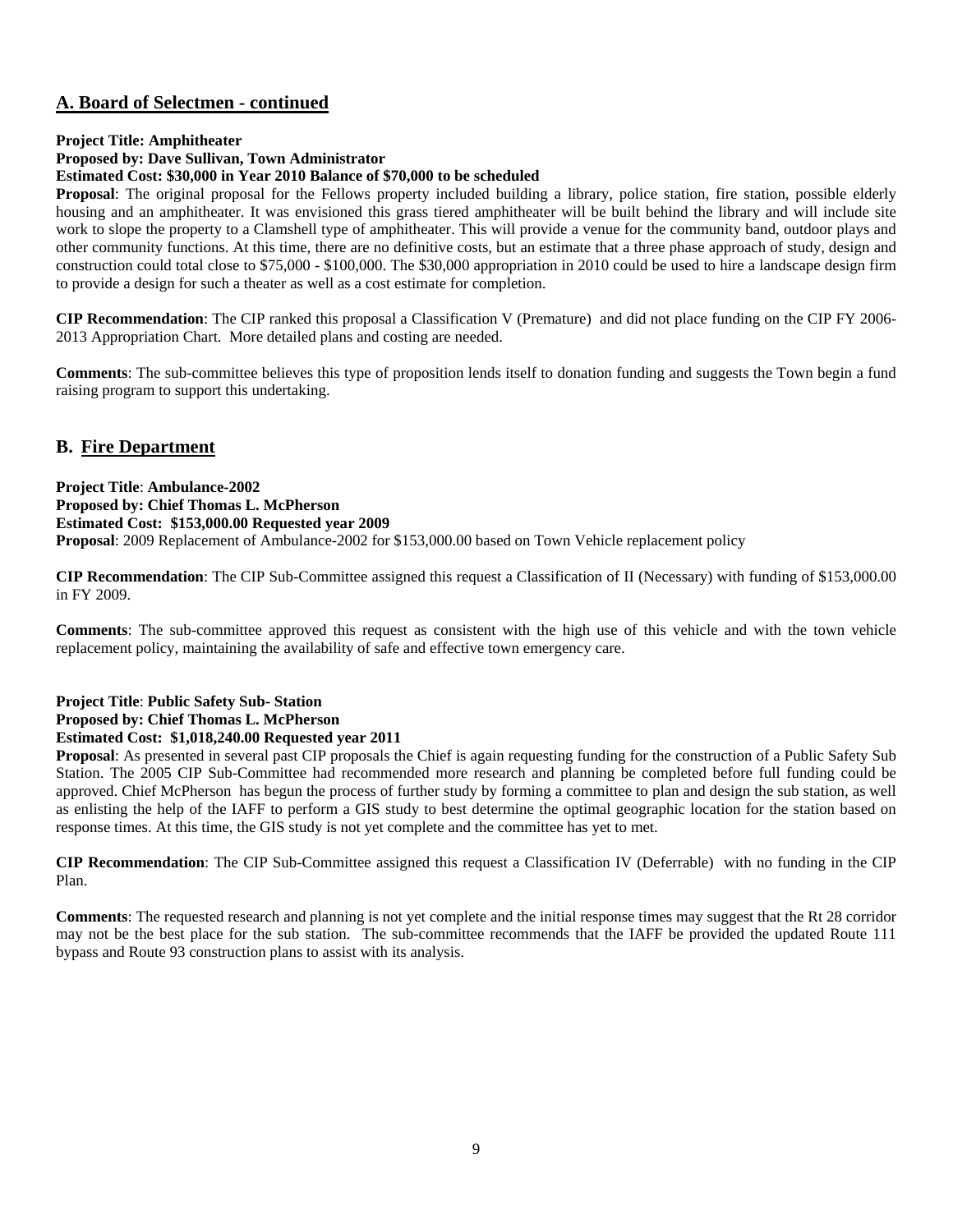#### **B. Fire Department - continued**

#### **Project Title**: **Engine-2 Replacement Proposed by: Chief Thomas L. McPherson Estimated Cost: \$540,000.00 Requested year 2007**

**Proposal**: The current Engine-2 is a 1994 model. The replacement schedule adopted by the department for an engine is 18-20 years, in order to minimize major maintenance costs and subsequent down time on the older equipment.

**CIP Recommendation**: The CIP Sub-Committee assigned the request a Classification III, (Desirable) with funding of \$540,000 in FY 2011-13.

**Comments**: The CIP Sub-Committee recommends that the funding for Engine-3 be spread over two years, because of the high cost and its potential impact to other town capital projects' funding if it is allocated in one year. The sub-committee also recommends that the funding schedule conform to the department's 20-year replacement cycle, instead of the 15-year replacement being proposed by the chief.

#### **Project Title**: **Ambulance-1 Replacement**

**Proposed by: Chief Thomas L. McPherson Estimated Cost: \$171,000 in Year 2012** 

**Proposal**: The current Ambulance-1 is a 2006 model. The replacement schedule adopted by the department for an ambulance is six years, in order to minimize major maintenance costs and subsequent down time on the older equipment. This request allows the department to stay on course for scheduled apparatus replacement.

**CIP Recommendation**: The CIP Sub-Committee assigned the request a Classification III, (Desirable) to improve quality and level of community service, with funding in FY 2012, at the six-year replacement schedule.

#### **Project Title**: **Ladder-1 Replacement Proposed by: Chief Thomas L. McPherson Estimated Cost: \$960,000 in Year 2015 Proposal**: The department requested replacement of the donated 1981 ladder truck in 2009.

**CIP Recommendation**: The CIP Sub-Committee assigned the request a Classification IV (Deferrable) Funding was not allocated for this request.

**Comments**: With continued growth in the town, the CIP Sub-Committee supports the long range planning required to purchase a replacement for this piece of equipment when funds can be budgeted in the CIP plan.

#### **Project Title**: **Engine-3 Replacement Proposed by: Chief Thomas L. McPherson Estimated Cost: \$480,000 in Year 2010**

**Proposal**: The current Engine-3 is a 1992 model. The replacement schedule adopted by the department for an engine is 18-20 years, in order to minimize major maintenance costs and subsequent down time on the older equipment.

**CIP Recommendation**: The CIP Sub-Committee assigned the request a Classification III, (Desirable) and funding appears in the years 2009 - 2010.

**Comments**: The CIP Sub-Committee recommends adherence to the replacement schedule for this 1992 model.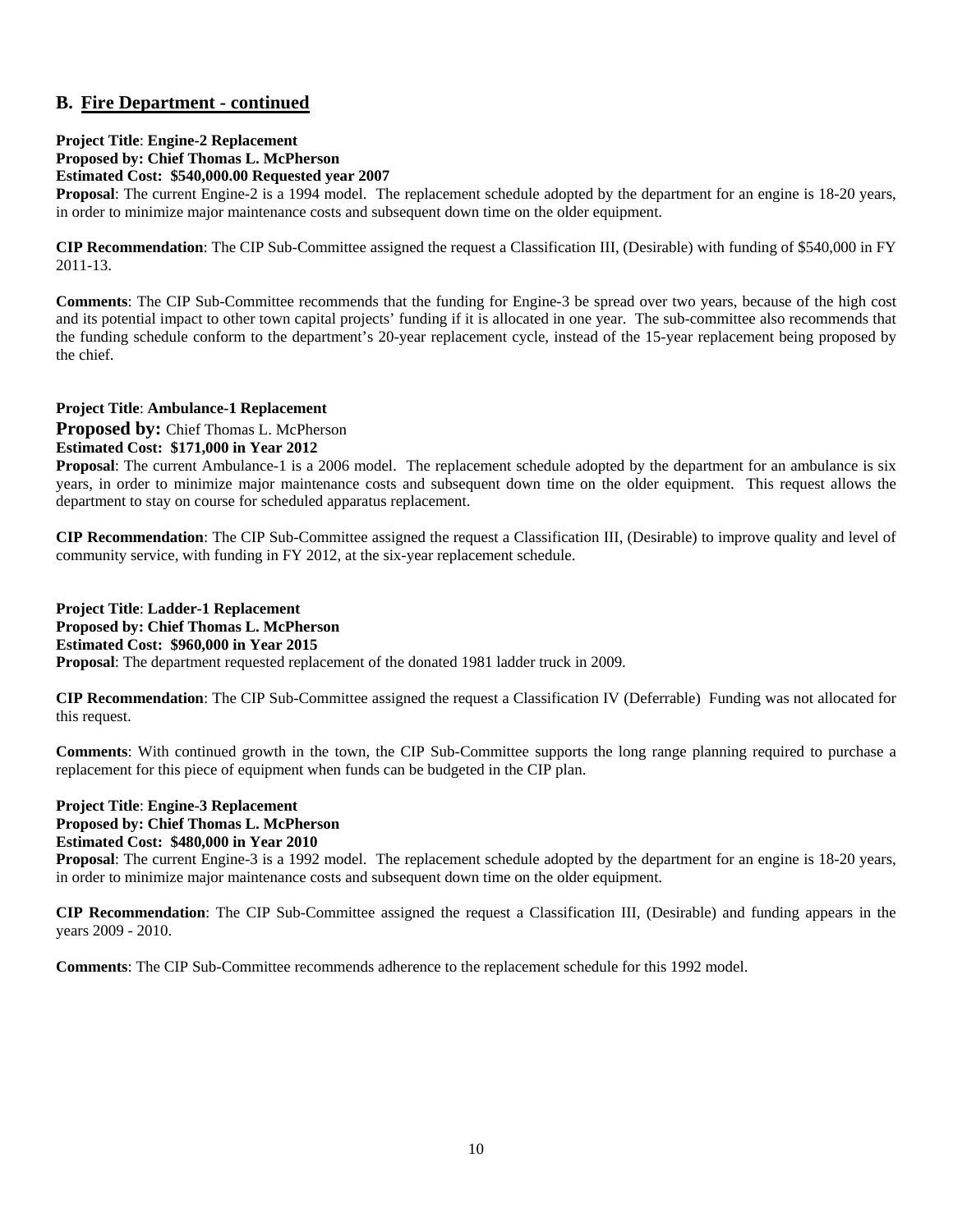#### **C. Highway Agent**

#### **Project Title: Roads Proposed by: Jack McCartney, Highway Agent Dave Sullivan, Town Administrator Estimated Cost: \$3,060,000 Years 2008-2015**

**Proposal**: The highway agent again submitted a prioritized plan for complete and partial reconstruction of Windham roads in greatest need of repair. The road agent has stated that many of the roads in town are a mixed oil and gravel base and will be very costly to reconstruct. In addition many of the roads that have been built over the last several years are now showing signs of wear and should be repaired. The road agent is recommending that in the next few years the road reconstruction budget be increased from an average of 2 miles of road repaired per year to 4 miles of road repaired.

**CIP Recommendation**: The sub-committee assigned a Classification I (Urgent), needed immediately for health and safety needs recognizing that maintaining town roads is directly tied to citizen safety.

**Comments**: The sub-committee encourages the Highway Agent to maintain and update the submitted plan yearly to ensure sufficient CIP funding is made available as needed. The sub-committee also recommends that the town continue its past practice of working with developers to improve the existing road network and to better serve new roads that are laid.

#### **Project Title: Replacement Vehicle for 5-Ton Dump Truck Proposed by: Jack McCartney, Highway Agent**

#### **Dave Sullivan, Town Administrator**

#### **Estimated Cost: \$110,000 in Year 2009**

**Proposal**: Funding for 5-Ton Dump Truck as a replacement vehicle was requested for 2006. This truck would be used primarily during the winter months for plowing and sanding. During warm weather it would haul sand and gravel products, as well as working with sub-contractors on road sweeping, roadside cleanup, ditch work or shoulder work.

**CIP Recommendation**: The sub-committee assigned a Classification V (Premature ) to this request. In the past, the Town has purchased vehicles through the State surplus program. The CIP Sub-Committee recommends that the Town pursue a used surplus vehicle and include these costs in the operating budget of the Highway Agent. Therefore, funding for this request does not appear in the 2008-2015 Appropriations Chart.

**Comments**: The sub-committee also suggests coordination among the Transfer Station, Highway Agent, and Town Maintenance Department for vehicles that could have shared uses.

#### **Project Title: 1-Ton Dump Truck Proposed by: Jack McCartney, Highway Agent Dave Sullivan, Town Administrator**

#### **Estimated Cost: \$55,000 in Year 2010**

**Proposal**: The Highway Department has requested such a vehicle for several years. This vehicle is a front line vehicle seeing use throughout the year. Presently, it is seeing service for cold patch repair, shoulder and basin repairs, site work, brushwork and will soon be doing winter plowing and sanding duties.

**CIP Recommendation**: The sub-committee assigned a Classification III ( Desirable) to this request with funding in FY 2011.

**Comments**: The sub-committee also suggests coordination among the Transfer Station, Highway Agent, and Town Maintenance Department for vehicles that could have shared uses.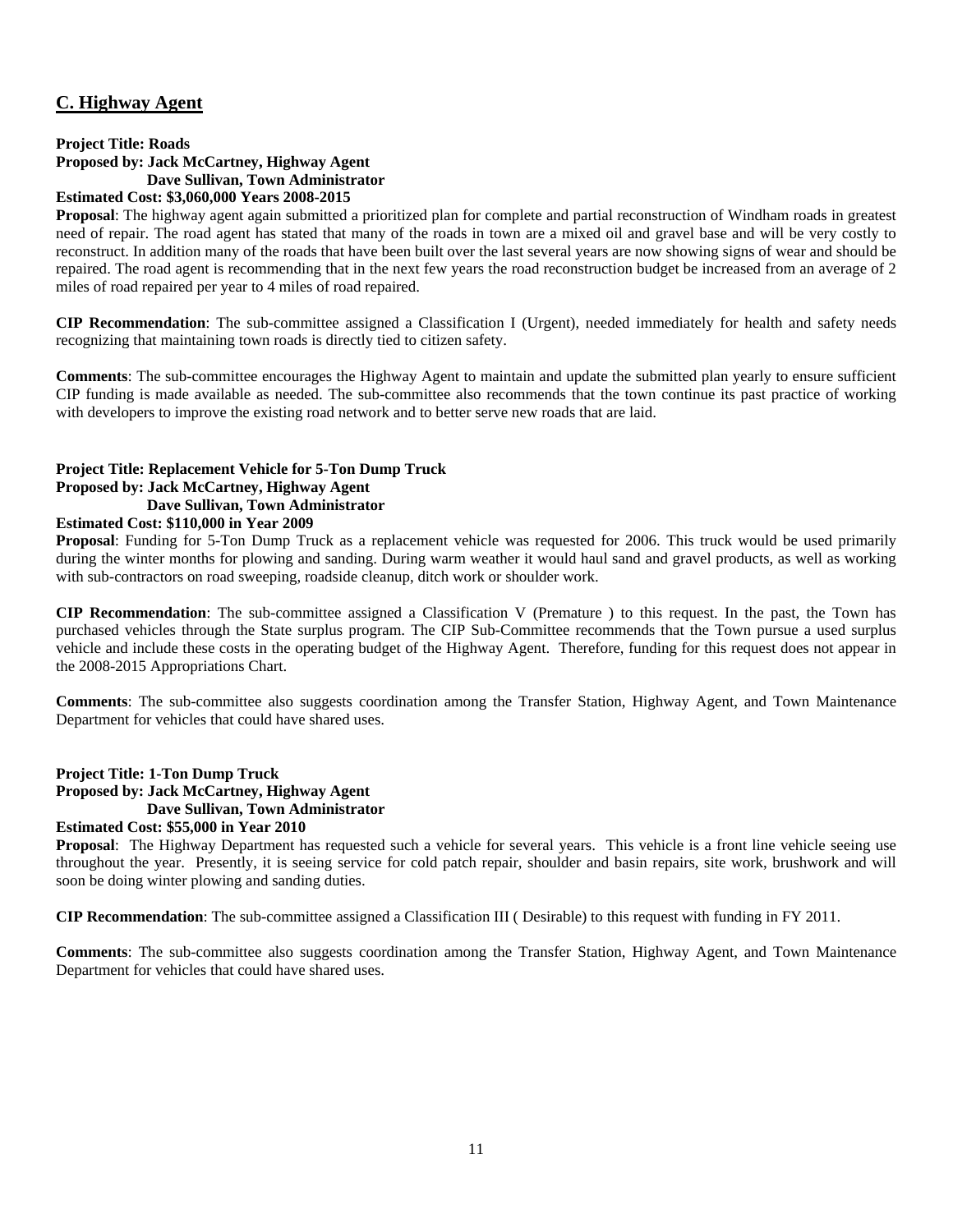#### **C. Highway Agent – continued**

#### **Project Title: Rubber Track Excavator Proposed by: Jack McCartney, Highway Agent Dave Sullivan, Town Administrator Estimated Cost: \$75,000 in Year 2008**

#### **Proposal**: The Highway Department has requested a Small Rubber Track Excavator. This machine is similar to past requests, but on a much smaller scale, less expensive initial cost and can be easily moved around with our present trucks. It will also do about seventyfive percent of what the larger one would do and be more maneuverable in tight work areas. It would primarily be used to do catch basin repairs, shoulder work, swale work, cleaning inlets and outlets for culvert pipe, some detention pond work where accessible, and other uses a smaller machine would be capable of performing. These smaller machines have many uses, can be easily towed by a oneton or five-ton truck, and are available with several attachments to make them very versatile. Among these items are "pizza cutters" for cutting pavement, trenching buckets, grading buckets, a thumb for lifting pipes or logs, brush cutters etc. With the already existing roadside swales, treatment swales, detention ponds and the continued installation of the above, this will be a valuable and well-used

**CIP Recommendation**: The sub-committee assigned a Classification IV (Deferrable) to this request. Funding for this request does not appear on the current CIP Appropriations Chart.

**Comments**: Additional justification for cost savings needs to be provided based on the limited need for this equipment and the successful implementation of subcontracting these services.

#### **Project Title: Replacement Vehicle for 5-Ton Dump Truck Proposed by: Jack McCartney, Highway Agent Dave Sullivan, Town Administrator**

#### **Estimated Cost: \$120,000 in 2012**

piece of equipment.

**Proposal**: This truck would be used primarily during the winter months for plowing and sanding. During warm weather it would haul sand and gravel products, as well as working with sub-contractors on road sweeping, roadside cleanup, ditch work or shoulder work. This vehicle is a replacement for the 5-Ton dump truck purchased through State surplus in 2003.

**CIP Recommendation**: The sub-committee assigned a Classification V (Premature ) to this project. The CIP sub-committee supports the process of purchasing this equipment through the State surplus program and including funding through the Highway operating budget. Funding for this request does not appear on the current CIP Appropriations Chart.

**Comments**: The sub-committee also suggests coordination among the Transfer Station, Highway Agent, and Town Maintenance Department for vehicles that could have shared uses.

#### **Project Title: Front End Loader Proposed by: Jack McCartney, Highway Agent Dave Sullivan, Town Administrator**

#### **Estimated Cost: \$95,000 in Year 2011**

**Proposal**: This will be a planned replacement adhering to policy guidelines as adopted. The loader will most likely have both the age and hours of the policy, and more likely be rusted out versus worn out due to its heavy uses in winter months. We recently purchased a harness for the purpose of adapting a snowplow to the loader, as well as a pair of hydraulic forks making the unit a more versatile piece of equipment. These purchases were done though a trade agreement, and at no cost to the taxpayers.

**CIP Recommendation**: The sub-committee assigned a Classification III (Desirable )to this request. The CIP Sub-Committee supports replacement programs for Town equipment and funding appears in FY2011.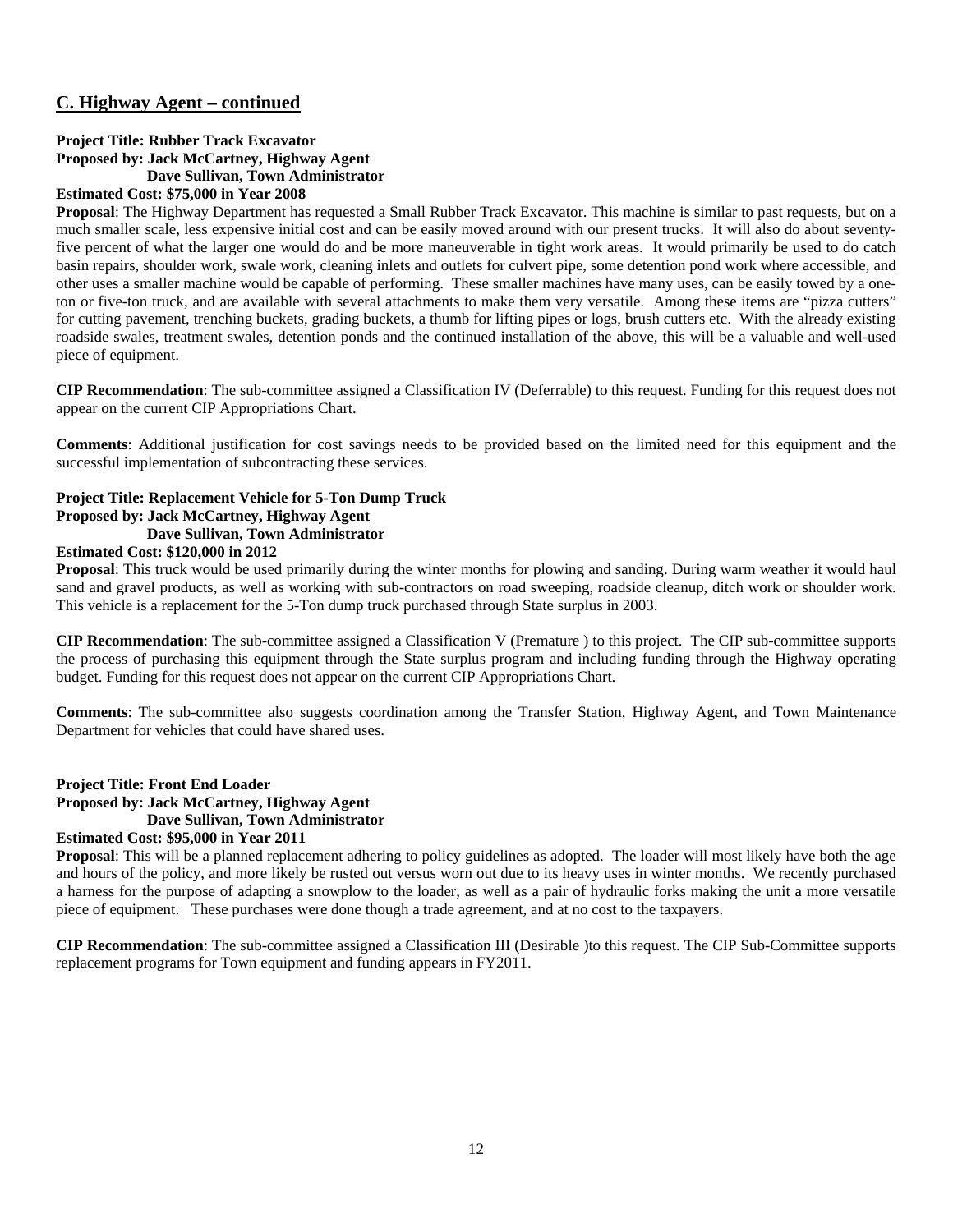#### **C. Highway Agent – continued**

#### **Project Title: Maintenance Facility Proposed by: Jack McCartney, Highway Agent Dave Sullivan, Town Administrator**

**Estimated Cost: \$540,000 In Years 2008 - 2014**

**Proposal**: As new State and Federal requirements are implemented, a Town salt shed may soon be a requirement. It is anticipated the facility can be located on Town owned land, eliminating the costs for land acquisition. A committee to review what should be built and where is in the process of being formed. The purpose of the combined facility is to provide for indoor maintenance of existing equipment and storage.

**CIP Recommendation**: The sub-committee assigned a Classification III (Desirable) to this request. The sub-committee suggests a reserve fund be established beginning in FY 2011 through FY 2014.

**Comments**: The sub-committee encourages the Highway Agent to monitor the Storm Water Management requirements and provide more detailed information regarding the location of the site, the size of the building required, the number of bays required, and the staffing levels required to maintain the operation of this size.

#### **Project Title: Site Work for Salt Shed Proposed by: Jack McCartney, Highway Agent Dave Sullivan, Town Administrator**

#### **Estimated Cost: \$90,000 In Year 2008**

**Proposal**: Requested funding to be set aside to perform site work when a site is chosen for the location of the salt shed.

**CIP Recommendation**: The sub-committee assigned a Classification I (Urgent) to this request. The sub-committee felt that with out the selection of a site that this request should wait until a location is selected and then to determine how much can be performed in house with existing personnel and equipment.

#### **D. Library**

#### **Project Title: Deferred Maintenance /Repair/Upgrade**

#### **Proposed by: Carl Heidenblad**

#### **Estimated Cost: \$337,000 for FY2009**

**Proposal:** The Director and Trustees of the Nesmith Library have requested funding in 2009 for maintenance and repair of the existing facility. Within this request were items associated with a new addition to the library such as site work, architectural design and a contingency. These items totaled \$72,000.00 and the sub-committee removed these items for consideration under this request.

**CIP Recommendation**: The subcommittee assigned a Classification II (Necessary) to this request. Funding appears in FYs 2008 – 2010. Funding was scheduled as follows; 2008 - \$70,000.00 for exterior painting and interior lighting, 2009 - \$95,000.00 for interior painting and one-half carpeting and 2010 - \$50,000.00 for remaining carpet and telephone and data upgrades.

**Comments:** The CIP Sub-Committee feels that there is a need to maintain the existing facility to prevent costly repairs for deferred maintenance.

**Project Title: Construction, Clerk of the Works, and Furnishings Proposed by: Carl Heidenblad Estimated Cost: \$2,897,000 for FY2010 Proposal:** This request is for construction of an 11,000 sq ft addition to the library in 2010.

**CIP Recommendation**: The CIP subcommittee assigned a Classification of V (Premature). Funding does not appear in the CIP FY2008-2013 Appropriation Chart.

**Comments:** The CIP subcommittee recommends that design and construction work on a library addition be put on hold until the impact of the new media center at Windham High School can be fully realized.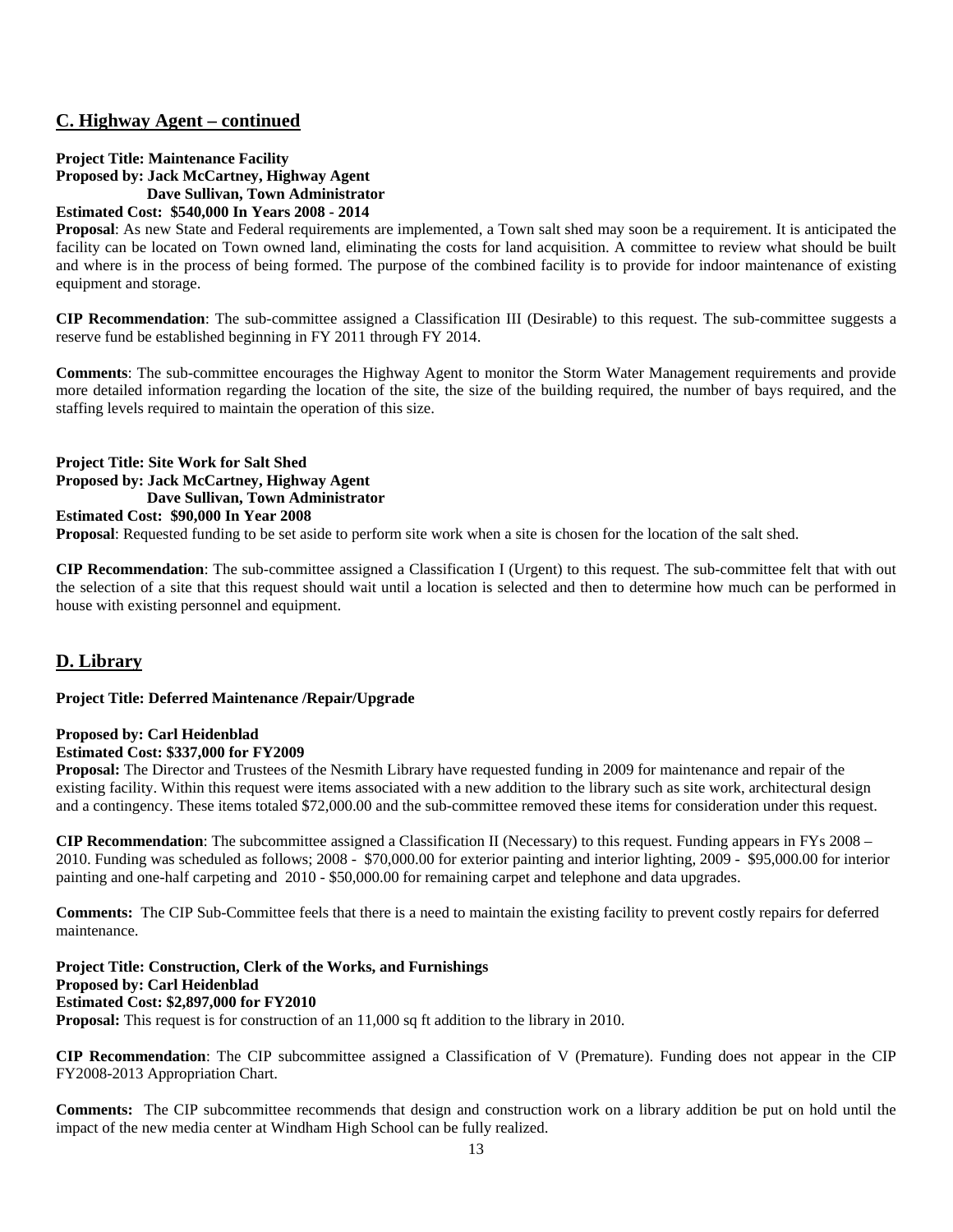#### **E. Transfer Station**

#### **Project Title: Tractor/Trailer Truck Replacement Proposed by: David Poulson, Director Estimated Cost: \$108,160 in 2008**

**Proposal:** There is \$54,080.00 in the existing reserve for a purchase of a tractor trailer. It is proposed to combine that amount with another \$54,080.00 in 2008 to purchase a new tractor trailer.

**CIP Recommendation**: The CIP Sub-Committee gave this request a Classification I (Urgent). The funding appears in FY 2008.

**Comments:** The CIP Sub-Committee agreed with the timing of this request.

#### **Project Title: Skid Steer Loader Replacement Proposed by: David Poulson, Director Estimated Cost: \$78,000 in 2009**

**Proposal:** The Bobcat loader is 4 years old and has 1400 operating hours. Replacement would be anticipated at the 5-year timeframe. Our plan is to replace this loader with a twin to the articulating loader to ensure backup equipment if one of those pieces is out of service. We need interchangeable equipment that can be diversified to have more applications.

**CIP Recommendation**: The CIP Sub-Committee gave this request a Classification II (Necessary). The funding appears in FY 2009.

**Comments**: The Transfer Station manager requested this purchase for 2009 and the CIP Sub-Committee agreed with his request.

#### **Project Title: Fencing and Gates Cost Proposed by: David Poulson, Director Estimated Cost: \$78,000.00 in 2010**

**Proposal:** The existing site has little to no security. The State D.E.S. mandates the facilities to be secured and have no potential for on-property intrusion. The project would surround the facility with fencing and both gates would be electric. Once installed, only maintenance would be required by staff or an installation company. Beyond a D.E.S. violation, the Town would be placed in a questionable position if something would happen after hours.

**CIP Recommendation**: The CIP Sub-Committee gave this request a Classification V (Premature). The funding does not appear in current appropriations chart.

**Comments:** The subcommittee feels these costs will be included in the Transfer Station Facility Improvements program outlined below.

#### **Project Title: Facility Improvements Proposed by: David Poulson, Director Estimated Cost: \$400,000.00**

**Proposal:** The newest proposal from the Director is to have the transfer station convert to a single stream facility which will substantially reduce the need for a new upgraded facility. The Director will be presenting this concept to the selectman this year.

**CIP Recommendation**: The CIP Sub-Committee gave this project a Classification II (Necessary). Partial funding appears in FY 2008.

**Comments:** The general consensus of the CIP Sub-Committee was to put aside funds (\$50,000.00) in FY 2008 to cover any contingencies that might occur in the conversion of the transfer station to single stream. It is the intent of the Selectman to handle the conversion through the operating budget.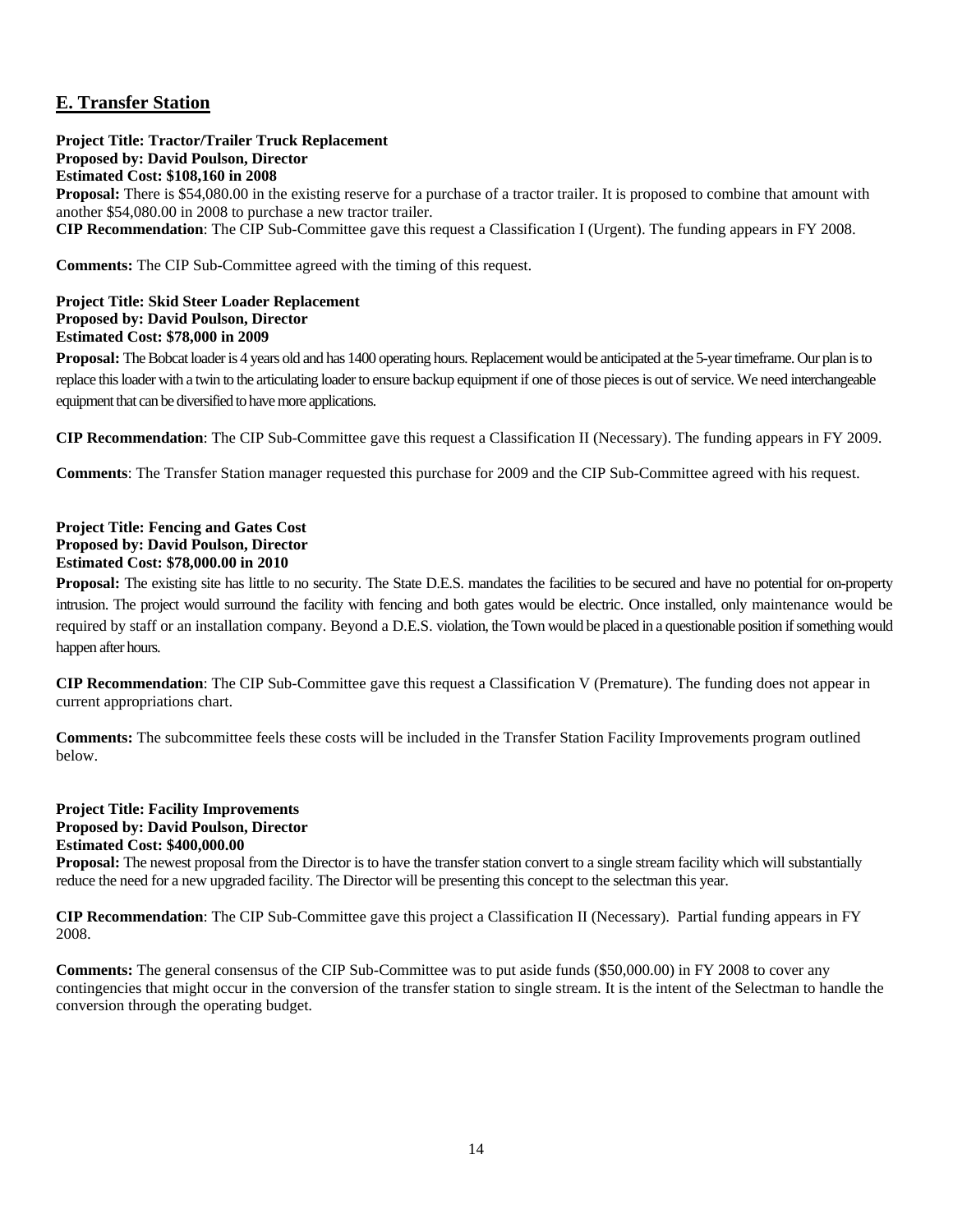#### **F. Historic**

#### **Project Title: Historic Committee Proposed by: Historic Committee Estimated Cost: \$42,000.00**

**Proposal:** This proposal is to have the CIP Sub-Committee fund the difference between the total grant money (\$210,000.00) and the actual cost to complete the transportation project at the existing salt shed facility.

**CIP Recommendation**: The CIP Sub-Committee gave this project a Classification II (Necessary). Partial funding appears in FYs 2008 – 2010.

**Comments: T**he general consensus of the CIP Sub-Committee was that this is a worthwhile project and although the funding is below the \$50,000 threshold it should be included in the CIP Appropriations Chart.

#### **G. Recreation**

**Project Title: Expand Nashua Road Facilities Proposed by: Recreation Committee Estimated Cost: \$150,000 FY 2009 Proposal:** This proposal is to expand the existing Nashua Road facilities to eliminate some of the overcrowding that exists now.

**CIP Recommendation**: The CIP Sub-Committee gave this project a Classification III (Desirable). Funding appears in FY 2009.

**Comments: T**he general consensus of the CIP Sub-Committee was that this is a worthwhile project.

**Project Title: Turf Field Proposed by: Recreation Committee Estimated Cost: \$800,000 FY 2011 Proposal:** This proposal is to build a new turf type field in the town to meet demand and reduce ongoing maintenance costs after construction.

**CIP Recommendation**: The CIP Sub-Committee gave this project a Classification V (Premature). Funding does not appear in the FY 2008 – FY 2015 Appropriations Chart.

**Comments: T**he general consensus of the CIP Sub-Committee was that the town should wait until the high school is complete and the extent of fields is known.

**Project Title: Soccer Field Proposed by: Recreation Committee Estimated Cost: \$250,000 FY2009 Proposal:** This proposal is to have the CIP Sub-Committee fund the a new soccer field in town to meet ongoing demand.

**CIP Recommendation**: The CIP Sub-Committee gave this project a Classification IV (Deferrable). Funding does not appear in the FYs 2008 – 2015 Appropriations Chart.

**Comments: T**he general consensus of the CIP Sub-Committee was that the town should wait until the high school is complete and the extent of fields is known.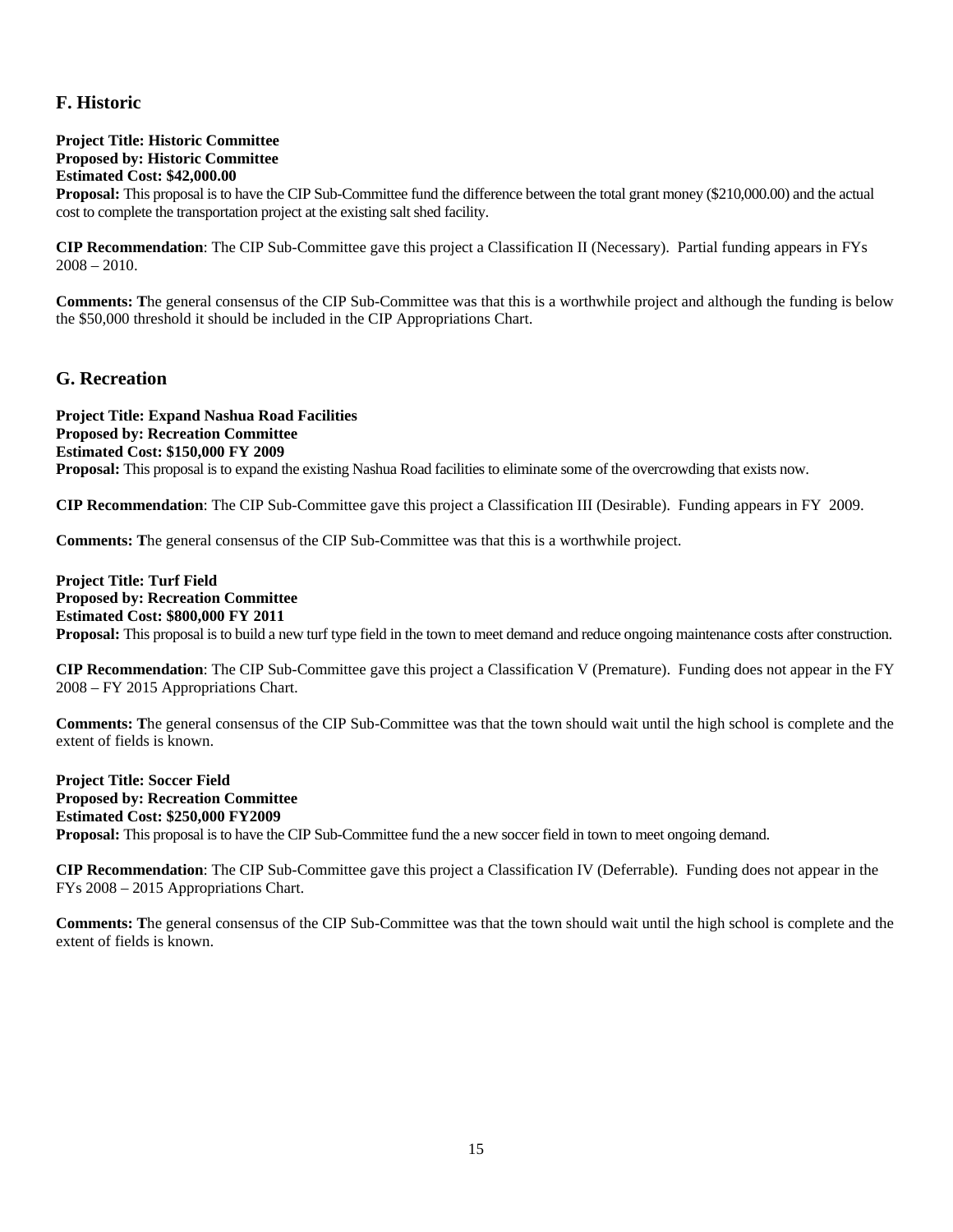#### **H. Windham School District**

## **Project Title: Driveway Repaving and Additional Parking Phase II at Windham Middle School Proposed by: Toby Eaton, School District Business Administrator**

#### **Estimated Cost: \$286,082 FY 2008**

**Proposal:** This request is for repaving/reconstruction of the existing upper parking area behind the Windham Middle School. In addition, this request includes funds for the addition of 84 +/- parking at the Windham Middle School. The new parking lot location is adjacent to the upper parking lot and above Williams Field.

**CIP Recommendation:** The CIP subcommittee assigned this request a Classification I (Urgent), and funding is provided in FY2008.

**Comments:** The CIP sub-committee recognizes the severe parking shortage at Windham Middle School by assigning Classification I to this request. A majority of the existing spaces are needed to accommodate staff parking, leaving few for traveling staff, daily visitors, and volunteers. The additional spaces would also help ease the parking problems which occur for special evening events, so that fewer residents would need to park downhill at Golden Brook, or along the winding access road, and make the difficult walk up to the Middle School building.

#### **Project Title: Construction of a New Windham Middle School Facility Proposed by: Toby Eaton, School Business Administrator**

#### **Estimated Cost: \$28,266,021 (based on 2010 cost projections)**

**Proposal:** This proposal is for the construction of a new Middle School with a capacity of 1000 students at full build-out. The size is estimated at 140,000 square feet, which is the maximum reimbursable allowance for a middle school project under current school building aid provisions. Please note land costs are not included in the estimated funding of this project. Project would anticipate 30 year bond for the overall \$28,266,021 cost. Projected costs for the first 8 years of the project, including conceptual design work and bond payments would be \$14,001,000. It is anticipated that the new middle school would be located adjacent to the new high school site on London Bridge Road.

**CIP Recommendation:** The CIP subcommittee assigned a Classification III to this project (Desirable). Funding begins in FY2010.

**Comments:** The CIP subcommittee recognizes the magnitude of a building project like this one, and has committed annual funding leading up to the expected bonding and occupancy date of 2015. The CIP subcommittee also requests that the school board offer a more detailed analysis and accurate cost estimate of this project for next year's CIP process.

#### **Project Title: Portable Classrooms**

#### **Proposed by: Toby Eaton, School Business Administrator**

#### **Estimated Cost: \$609,169 FY 2008**

**Proposal:** Request Level II funding for two relocatable units at the Golden Brook Elementary School. Windham School District plans call for up to six relocatable classrooms for the 2009 – 2011 school years. Projected total population and state mandate for kindergarten will be re-examined in 2008. Existing relocatable units owned by Windham School District will be available from Salem High School in July 2011 at the earliest. Kindergarten may be a state mandate for FY 2010. Location for the relocatable units has been reviewed with the town Fire Department, Town of Windham Planning Dept., School Board, and school administration for compatibility with existing conditions.

**CIP Recommendation:** The CIP subcommittee assigned a Classification III (Desirable). Funding in FYs 2008 - 2012.

**Comments:** The CIP subcommittee recognizes the need for some level of portable classroom space will be needed.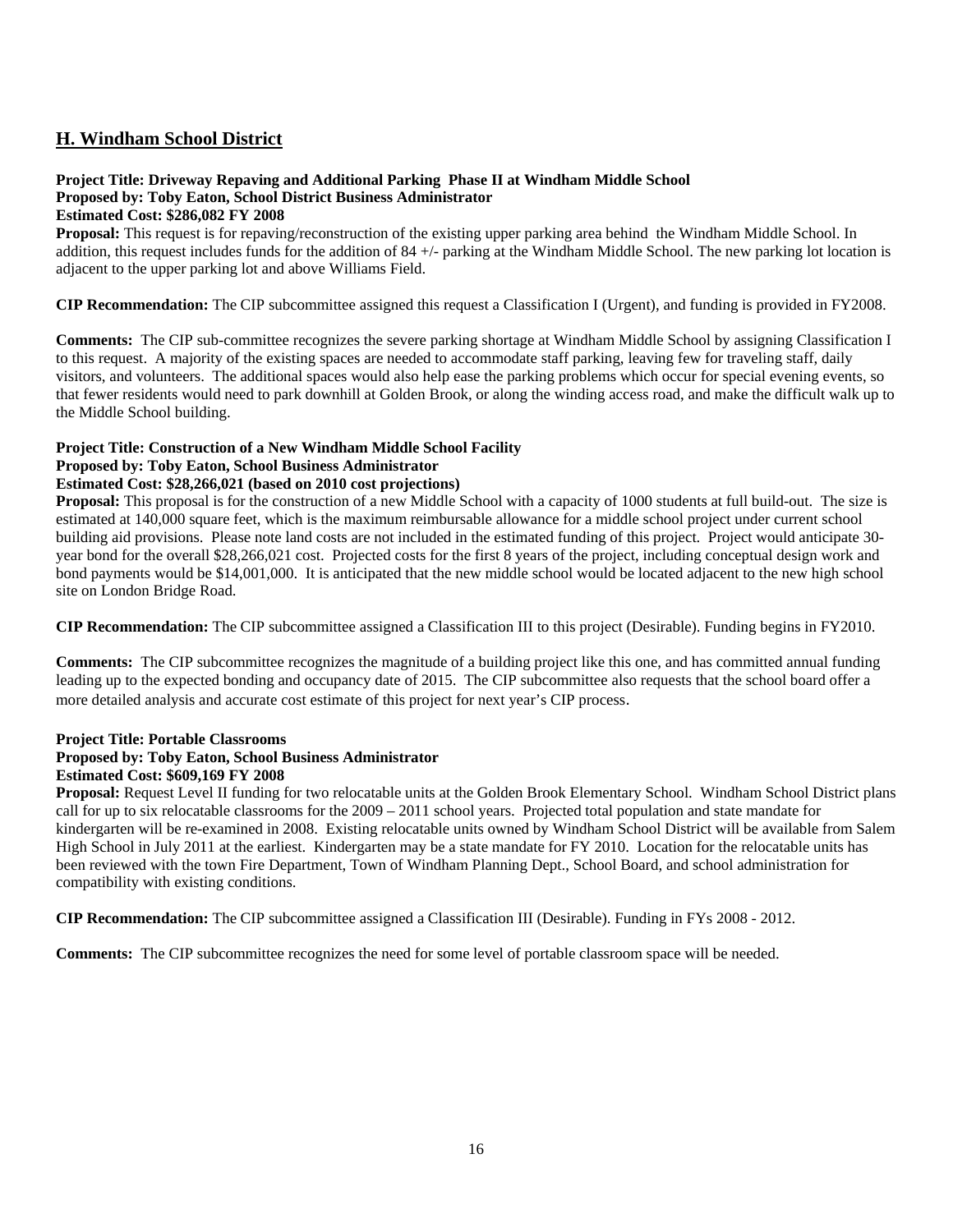#### **H. Windham School District (Continued)**

**Project Title: School Septic Replacement Proposed by: Toby Eaton, School Business Administrator Estimated Cost: \$125,000 FY 2008 Proposal:** The School Board is requesting funding for a potential septic system replacement at Golden Brook School

**CIP Recommendation:** The CIP subcommittee assigned a Classification I (Urgent) with funding in FY2008.

**Comments:** The CIP subcommittee recognizes the need to have funds available to replace the system in case of failure. The funding was reduced to \$75,000.00 due to the ability of the school committee to use other funds in combination with CIP funds.

#### **I. Departments/Committees with No Request Projects for the FY 2008-2015 CIP:**

**Cable Advisory Department Cable TV Department Cemetery Trustees Community Stewardship Conservation Commission Emergency Management Housing Authority Information Technology Department Planning & Development Department Police Department Senior Center Tax Assessor Technical Advisory Board Town Clerk Treasurer**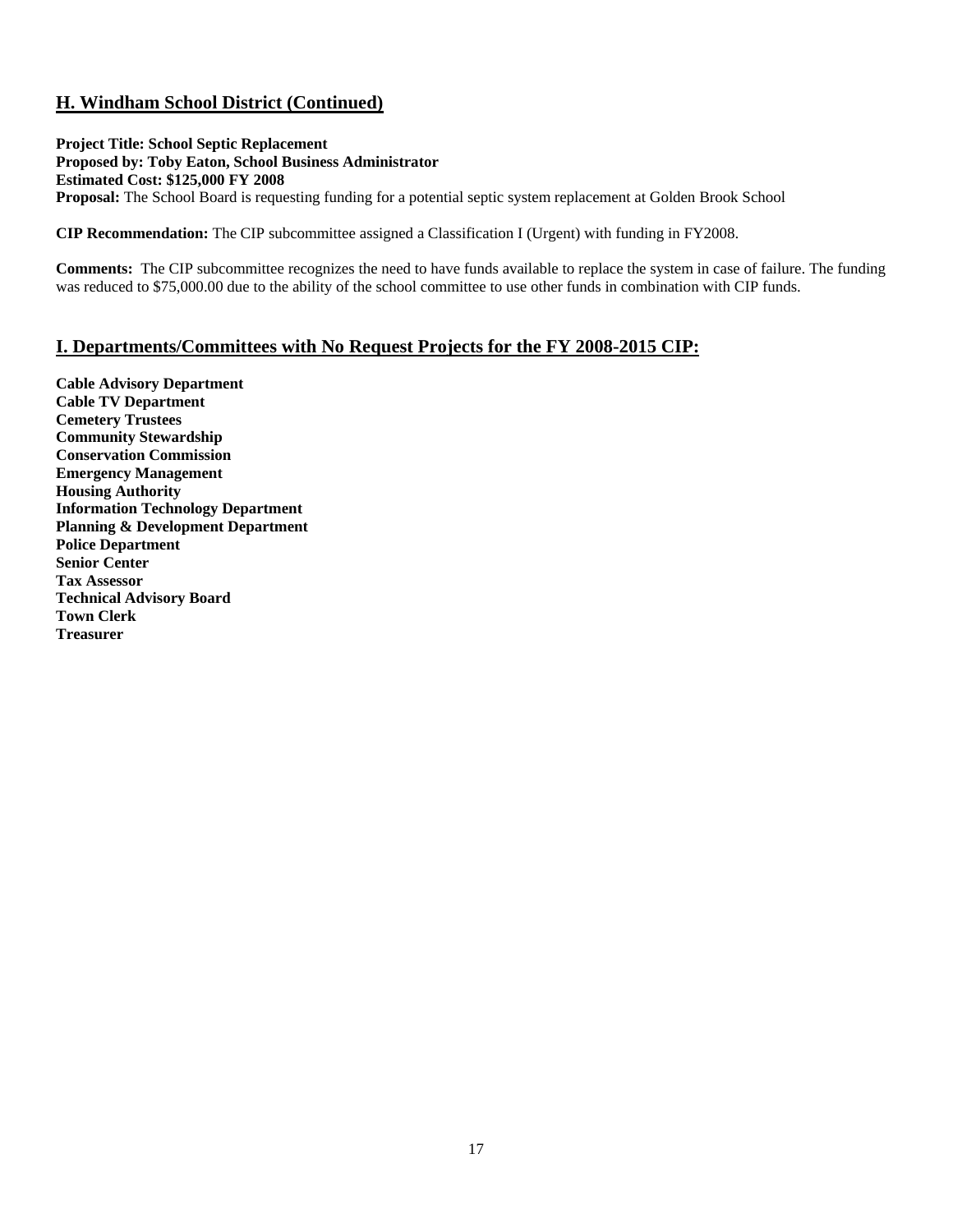#### **APPENDIX A**

#### **2006 CIP SUB-COMMITTEE MEMBERSHIP**

- Phil LoChiatto Chairperson (Planning Board)
- Jack Merchant Vice Chairperson (Citizen Volunteer)
- Rob Gustafson Secretary (Citizen Volunteer)
- Roger Hohenberger Board of Selectmen representative
- Walter Kolodziej Planning Board representative
- Bruce Breton Citizen Volunteer
- Bev Donavan School Board representative
- Beth Valentine School Board Alternate
- Dennis Senibaldi Board of Selectman Alternate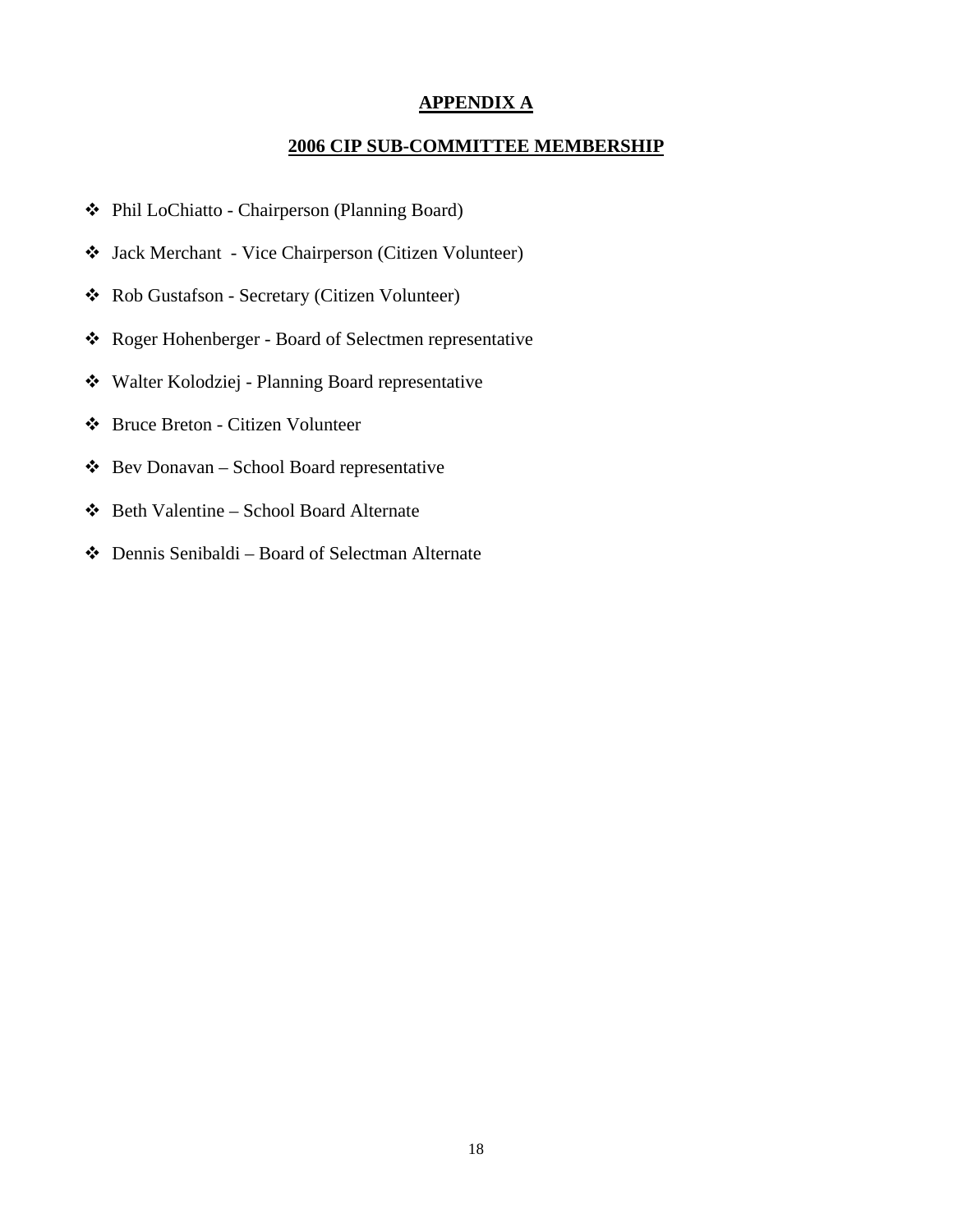# **Appendix B - Requested Projects In Class Order**

#### **CIP Classification 2008**

|                   | <b>BOS</b>                          | Castle Hill Bridge            | 2008        | \$501,585    | $\theta$       |                | 0        |                          | $\Omega$ |                          | 0                 |                          | 0                 |                          | 0l       |                | 0            | $\overline{7}$ | $1.00$ |
|-------------------|-------------------------------------|-------------------------------|-------------|--------------|----------------|----------------|----------|--------------------------|----------|--------------------------|-------------------|--------------------------|-------------------|--------------------------|----------|----------------|--------------|----------------|--------|
| $1.0 - 1.9$       | Road Agent                          | Roads                         | 2008-2015   | \$3,060,000  | $\overline{0}$ |                | $\theta$ |                          | $\theta$ |                          | $\theta$          |                          | $\theta$          |                          | Λ        |                | $\Omega$     | $\overline{1}$ | 1.00   |
|                   | Road Agent                          | Salt Shed                     | 2008-2013   | \$90,000     | $\mathbf 0$    |                |          |                          |          |                          | $\theta$          |                          | $\theta$          |                          |          |                |              | $\overline{7}$ | 1.00   |
| <b>Urgent</b>     | <b>Transfer Station</b>             | <b>Trailer Replacement</b>    | 2008        | \$108,160    | $\theta$       |                | $\theta$ |                          | $\theta$ |                          | $\theta$          |                          | $\Omega$          |                          | $\Omega$ |                | $\mathbf{0}$ | $\overline{7}$ | 1.00   |
|                   | <b>School District</b>              | Phase II Paving etc.          | 2008        | \$286,082    | $\mathbf{0}$   | $\overline{2}$ | 0        | $\overline{2}$           | Λ        |                          | $\theta$          |                          | $\Omega$          |                          | Λ        |                | $\mathbf{0}$ | 10             | 1.43   |
|                   | <b>BOS</b>                          | Lowell Road Bike Path         | 2008        | \$73,200     | $\mathbf 0$    |                |          |                          | Λ        | $5 \mid$                 | Ŋ                 |                          | $\Omega$          | $\overline{2}$           | Λ        |                | 0            | 14             | 2.00   |
|                   | Fire                                | Ambulance                     | 2009        | \$153,000    | $\overline{0}$ | $\overline{c}$ | 0        | $\overline{2}$           | Λ        |                          | 0                 |                          | 0                 |                          | Λ        | 2              | $\mathbf{0}$ | 14             | 2.00   |
| $2.0 - 2.9$       | Historic Dist. Comm. Transportation |                               | 2008        | \$106,000    | $\mathbf{0}$   | $\overline{2}$ |          | $\overline{c}$           |          | 2                        |                   |                          | $\theta$          | $\overline{\phantom{a}}$ |          | $\overline{2}$ |              | 14             | 2.00   |
|                   | Library                             | Deferred Maintenance/Upgrade  | 2009        | \$210,000    | $\mathbf{0}$   | $\overline{2}$ |          | $\overline{\phantom{a}}$ |          |                          |                   |                          | $\mathsf{\Omega}$ | $\mathfrak{p}$           |          |                |              | 14             | 2.00   |
| <b>Necessary</b>  | <b>School District</b>              | Golden Brook Septic           | 2010        | \$140,000    | $\mathbf{0}$   | $\overline{2}$ | Λ        | $\overline{2}$           | $\theta$ | $\overline{2}$           | $\theta$          | $\overline{\phantom{a}}$ | $\Omega$          | $\overline{c}$           | Λ        | $\overline{2}$ | $\mathbf{0}$ | 14             | 2.00   |
|                   | <b>Transfer Station</b>             | <b>Facilities Replacement</b> | 2008        | \$100,000    | $\mathbf{0}$   |                | N        | $\overline{2}$           |          |                          | $\mathsf{\Omega}$ |                          | $\Omega$          | 5                        |          | $\overline{2}$ | $\Omega$     | 14             | 2.00   |
|                   | <b>Transfer Station</b>             | Skid Loader Replacement       | 2009        | \$78,000     | 0              | $\overline{c}$ |          | $\overline{\phantom{a}}$ |          |                          | 0                 |                          | $\mathsf{\Omega}$ | $\overline{\phantom{a}}$ |          |                |              | 14             | 2.00   |
|                   | Recreation Comm.                    | Expand Nashua Road            | 2009        | \$150,000    | $\theta$       | $\overline{2}$ | 0        | $\overline{3}$           | $\Omega$ | $\overline{3}$           | $\overline{0}$    |                          | $\theta$          | 3                        | Λ        | $\overline{2}$ | $\mathbf{0}$ | 18             | 2.57   |
|                   | Fire                                | Engine 3                      | 2010        | \$480,000    | $\Omega$       | $\overline{3}$ |          | $\overline{3}$           |          |                          |                   |                          | $\theta$          |                          |          | 3              |              | 21             | 3.00   |
| $3.0 - 3.49$      | Fire                                | Engine 2                      | 2013        | \$540,000    | $\mathbf{0}$   | $\overline{3}$ |          | $\mathfrak{z}$           | 0        | $\overline{3}$           |                   |                          | $\Omega$          | 3                        |          | 3              |              | 21             | 3.00   |
|                   | Fire                                | Ambulance                     | 2012        | \$171,000    | $\theta$       | $\overline{3}$ | 0        | $\mathfrak{z}$           | Λ        | 3                        | $\mathbf{0}$      | 3                        | 0                 | 3                        | Λ        | 3              | $\mathbf{0}$ | 21             | 3.00   |
|                   | Road Agent                          | Maintenance Facility          | 2008-2013   | \$570,000    | $\overline{0}$ | 4              |          | $\overline{c}$           | N        |                          | $\theta$          |                          | $\theta$          | 5                        |          | 3              | $\mathbf{0}$ | 21             | 3.00   |
| <b>Desireable</b> | Road Agent                          | Front End Loader              | 2011        | \$95,000     | $\mathbf{0}$   | 3              | Λ        | $\overline{3}$           | $\theta$ | $\overline{3}$           | Λ                 |                          | $\Omega$          | 3                        | Λ        | 3              |              | 21             | 3.00   |
|                   | <b>School District</b>              | Relocatable Classrooms        | 2008        | \$450,000    | 0              | $\overline{4}$ | 0        | $\overline{4}$           | Λ        |                          | $\theta$          |                          | 0                 | $\overline{2}$           | Λ        | 2              | $\Omega$     | 21             | 3.00   |
|                   | <b>School District</b>              | Windham Middle School         | 2008 - 2015 | \$14,000,000 | $\mathbf{0}$   | $\overline{2}$ |          |                          | Λ        |                          | $\mathbf{0}$      |                          | $\Omega$          | $\overline{\phantom{a}}$ |          | $\overline{2}$ | 0            | 21             | 3.00   |
|                   | <b>BOS</b>                          | London Bridge Road            | 2008        | \$1,000,000  | 0              | $\overline{5}$ |          |                          |          |                          | 0                 |                          |                   | 5                        |          | 5              |              | 23             | 3.29   |
|                   | Road Agent                          | One Ton Dump                  | 2010        | \$55,000     | $\overline{0}$ | $\overline{2}$ | $\theta$ | $\overline{c}$           | $\Omega$ | $\overline{2}$           | $\theta$          | 5                        | $\theta$          | 5                        | U        |                | $\Omega$     | 22             | 3.14   |
|                   | Fire                                | Public Safety Sub Station     | 2011        | \$1,018,240  | $\mathbf{0}$   | $\overline{2}$ | 0        | 5                        | Λ        |                          |                   |                          | $\Omega$          | 3                        |          |                |              | 25             | 3.57   |
| $3.5 - 4.49$      | Road Agent                          | Small Excavator               | 2008        | \$75,000     | $\pmb{0}$      |                |          | 4                        | Λ        | $\overline{\mathcal{L}}$ | 0                 |                          | $\Omega$          |                          | U        |                |              | 26             | 3.71   |
| <b>Deferrable</b> | Fire                                | Ladder Truck                  | 2015        | \$960,000    | $\overline{0}$ | 4              | $\theta$ | $\overline{4}$           | $\Omega$ |                          | $\theta$          |                          | $\Omega$          |                          | U        |                | $\Omega$     | 28             | 4.00   |
|                   | Recreation Comm.                    | Soccer Field                  | 2009        | \$250,000    | $\overline{0}$ | $\overline{5}$ |          | 4                        | N        |                          | $\theta$          |                          | $\Omega$          | 5                        |          | 3              |              | 29             | 4.14   |
|                   | Road Agent                          | Five Ton Dump                 | 2009        | \$110,000    | $\theta$       | $\overline{5}$ |          | 5                        |          |                          | $\overline{0}$    |                          | $\mathsf{\Omega}$ | 5                        |          | 5              |              | 33             | 4.71   |
| $4.50 - 6.0$      | <b>BOS</b>                          | Amphitheater                  | 2010, 2013  | \$100,000    | $\theta$       | $\overline{5}$ | Λ        | 5                        | Λ        | $5 \mid$                 | $\theta$          | 5                        | $\Omega$          | 5                        | Λ        |                | $\Omega$     | 34             | 4.86   |
|                   | Library                             | Library Addition              | 2009 - 2010 | \$2,952,000  | $\mathbf{0}$   | 5              | $\theta$ | 5                        | $\Omega$ |                          |                   |                          | $\Omega$          | 5                        |          |                | 0            | 34             | 4.86   |
| <b>Premature</b>  | Road Agent                          | Five Ton Dump                 | 2012        | \$120,000    | $\mathbf 0$    | 5              | $\Omega$ | 5                        | Λ        |                          | $\overline{0}$    |                          | $\theta$          | 5                        | U        | 5              |              | 34             | 4.86   |
|                   | Recreation Comm.                    | Add Turf Field                | 2011        | \$800,000    | 0              | 5              | 0        | 5                        |          | 5                        | $\mathbf{0}$      | 5                        | 0                 | 5                        |          | 5              | Λ            | 35             | 5.00   |
|                   | <b>Transfer Station</b>             | Renovate Gate/Facilities      | 2010        | \$78,000     | $\overline{0}$ | 5              | 0        | 5                        |          | $5\overline{)}$          | 0                 |                          | O                 | 5                        | 01       | 5              |              | 35             | 5.00   |